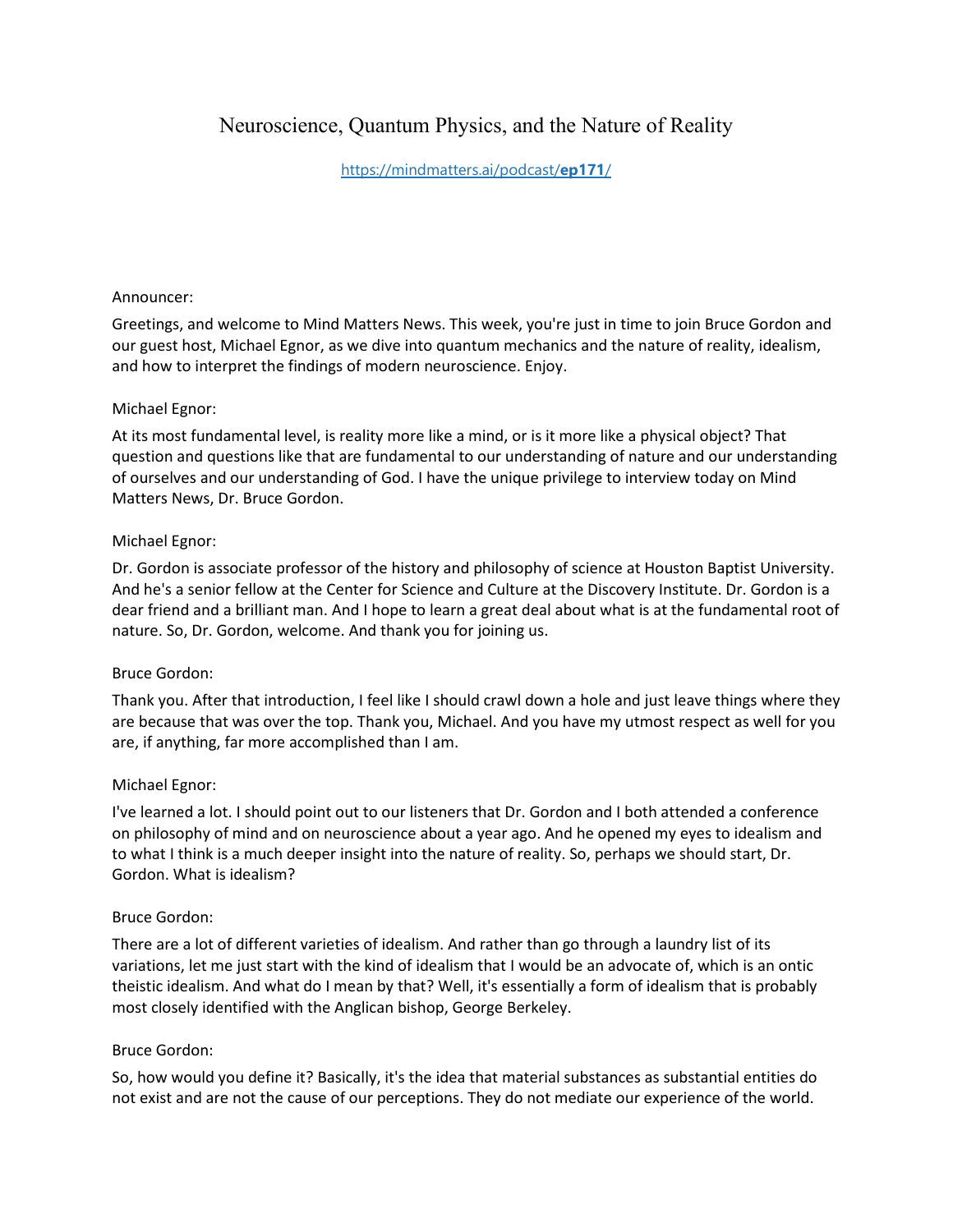Rather, what constitutes what we would call the physical realm are ideas that exists solely in the mind of God who as an unlimited and uncreated immaterial being is the ultimate cause of the sensations and ideas that we as finite spiritual beings experience intersubjectively and subjectively as the material universe.

#### Bruce Gordon:

So, we are, in effect, living our lives in the mind of God. And he is a mediator of our experience and of our intersubjectivity rather than some neutral material realm that serves as a third thing between us and the mind of God, so to speak.

#### Michael Egnor:

How does idealism thus understood relate to Plato's theory of forms?

#### Bruce Gordon:

Well, you'd have to take a Neoplatonic or Augustinian spin on it. Plato thought that there was this realm of abstract particulars that was eternal and unchanging, a realm of forms participation in which gives identity to the objects of our experience and enables the recognition by our minds.

#### Bruce Gordon:

And he had all theory basically that involved preincarnate existence that feeds into that and a doctrine of reminiscence that we remember these forms, and that's how we recognize the objects.

#### Bruce Gordon:

But rather than that, I would prefer to look at it in an Augustinian vein so that the Platonic forms are not mind independent abstract particulars the way that Plato thought, but rather ideas in the mind of God that differentiate and give identity and order to the objects of our experience.

#### Bruce Gordon:

So, things are the kinds that they are because they fit the form of that thing in the mind of God. And that idea is communicated to us then. So, there's a confluence then of that Augustinian Neoplatonist idealism with Berkeley and immaterialist idealism.

#### Michael Egnor:

There are, I believe, other kinds of idealism, for example, idealism by German philosophers. And how does that differ from Berkeley in idealism?

### Bruce Gordon:

Well, I would say, it depends on who you're talking about. But let's take Kant as the wellspring of all of this. So, Kant advocated a epistemic as opposed to ontic idealism. So, Kantian idealism is entirely compatible with the existence of inert material substances, even though they are inaccessible as things in themselves. So, for Kantian idealism, you've got a self that provides a transcendental unity of consciousness that proceeds and grounds all of our experience.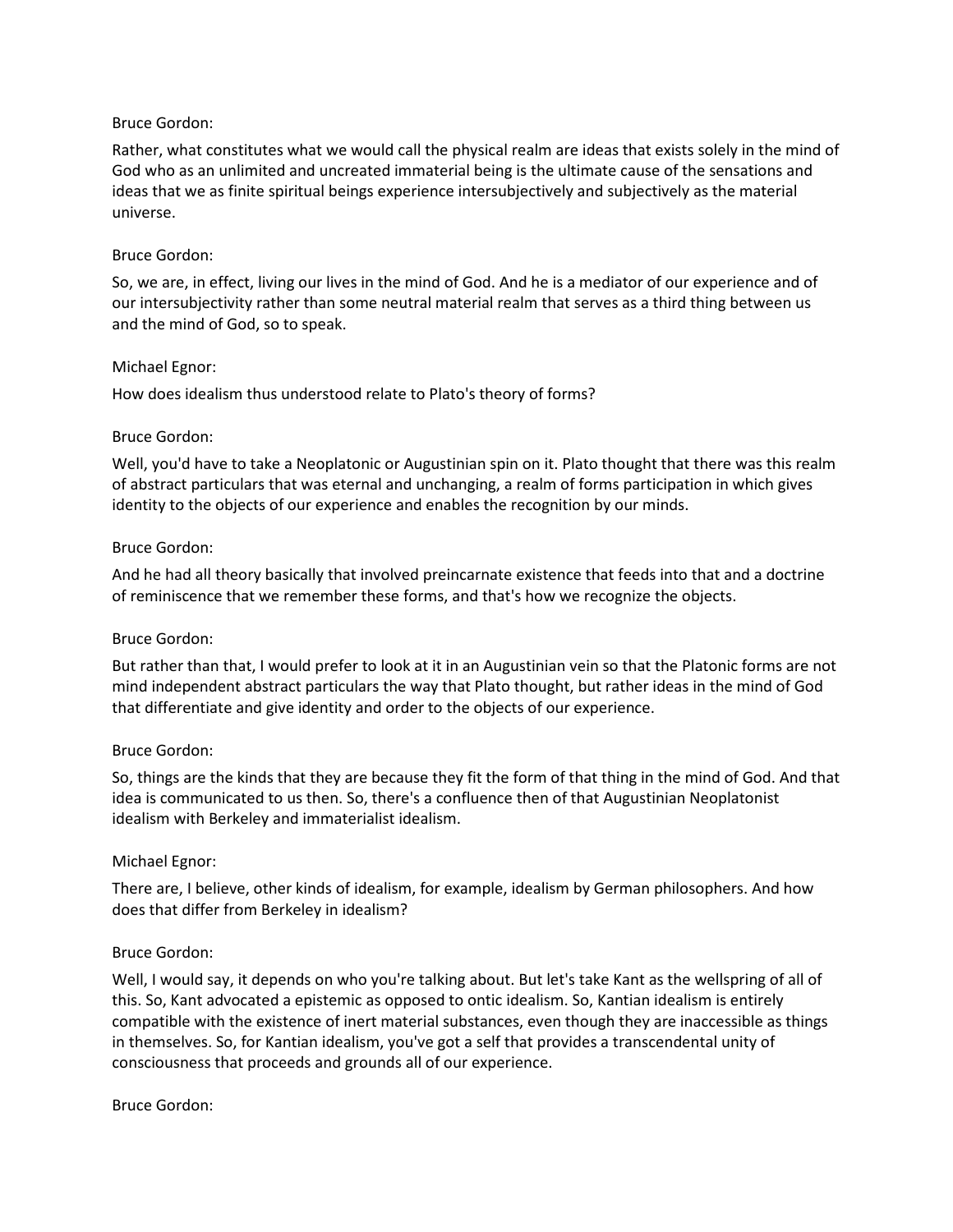And our perception of reality then is governed by the innate structure of the human mind that has space and time as our priori modes of cognition and various categories of the understanding, quantity and quality in relation to modality, stuff like that, that give order to our experience, but it's structured that the mind itself, by its innate structuring, gives to our experience.

### Bruce Gordon:

So, we never experience reality in itself which he called the noumenal world, but only reality is it appears to us, so phenomenological reality of phenomenal reality that is ordered by the innate structures of the human mind.

#### Bruce Gordon:

So, Kantian idealism and its descendants are in many ways an epistemic form of idealism, whether as the Berkeley and form of idealism is ontic. It's the denial that there is material substance and an embedding of reality in the mind of God such that it is finite spiritual beings experiencing the reality brought into existence by this unlimited, uncreated immaterial being.

#### Michael Egnor:

I've long been bothered by one aspect of Kant's metaphysics or one consequence of his metaphysics, and that his assertion is that we can never know reality in itself. But isn't that claim itself considered exempt from Kant's view that we can't know reality in itself? That is, if we can't know reality in itself, then how does he know that we can't…

#### Bruce Gordon:

Does he know that reality is unknowable?

### Michael Egnor:

Right, right. It seems necessary to exclude his metaphysics from the reality that we can't know.

### Bruce Gordon:

Well, he would have to maintain that he can know and examine from the inside, from the subjective structure of his own experience, I suppose, the innate structure of the human mind which interposes itself between the thing in itself and our apprehension of it.

### Bruce Gordon:

So, if he himself is as inscrutable as the noumenal realm, then I suppose that the objection would apply. But there may be some wiggle room for Kant, I'm not sure, to say that he has direct access to the contents of it and structure of his own consciousness and can describe that.

### Bruce Gordon:

But having described that, assuming that he's right about its structure, then he has this veil between himself and the noumenal realm, the realm of the things in themselves. He only has that phenomenal realm that is filtered through the structure of his own consciousness.

Michael Egnor: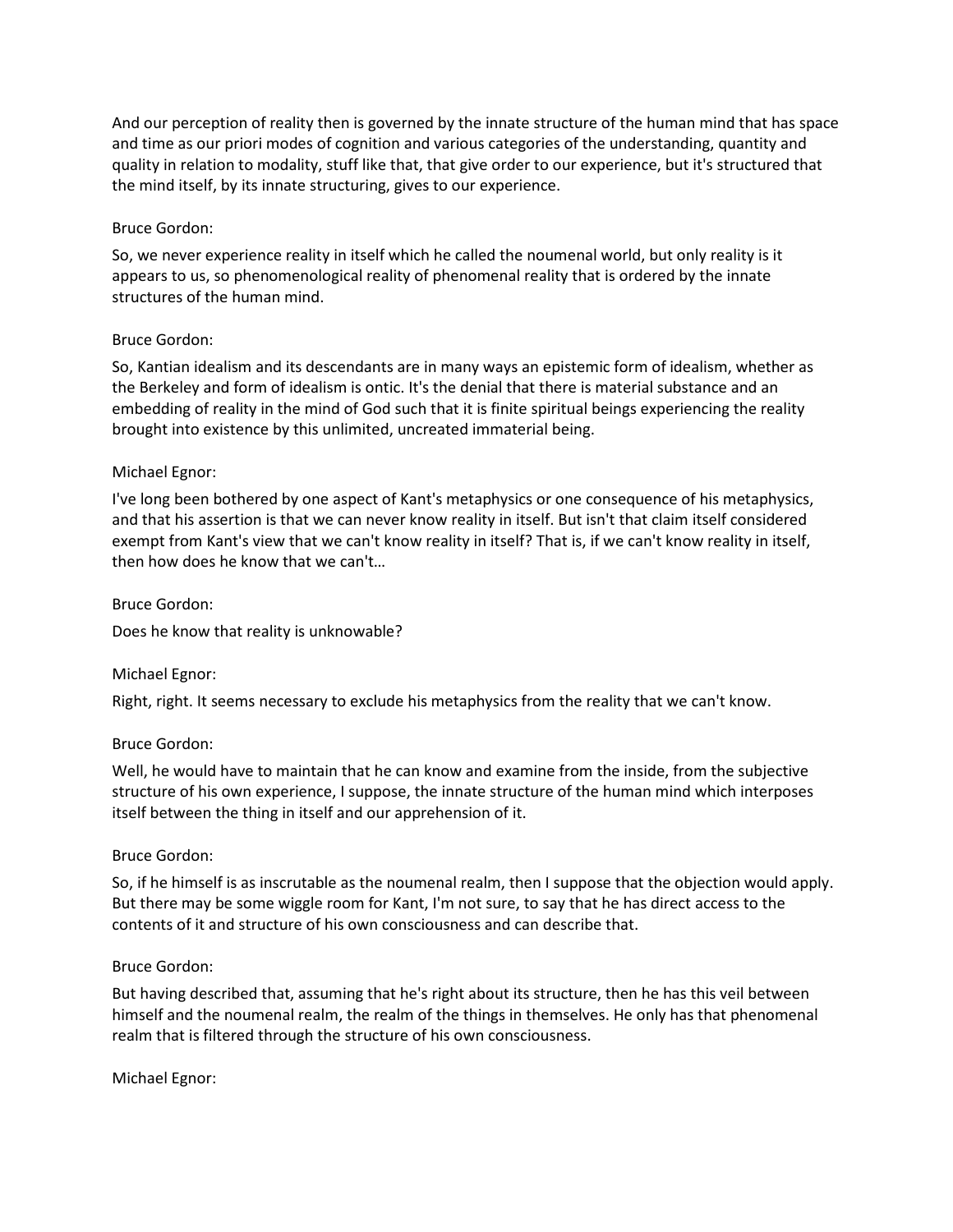Yes. But one of the things that has always bothered me about skeptical metaphysical perspectives like Kant's, and of course there are many others that are much more radical, is that to be really consistent, you have to hold your own viewpoint as the exception to your skepticism. And it seems to me cheating. So, if Kant is right, then Kant has no way to know that he's right.

### Bruce Gordon:

Sure. If his self is as inscrutable as the noumenal realm that this [inaudible 00:09:14] supposedly filters, then that's absolutely correct.

#### Michael Egnor:

A number of philosophers in the early modern time and some today have proposed panpsychism and cosmopsychism. What are they and how do they relate to idealism?

#### Bruce Gordon:

Well, incidentally, cosmopsychism would be a type of panpsychism. But panpsychism is basically the view that consciousness is fundamental to nature and permeates nature. It's present in everything but to varying degrees, okay? And usually, you encounter it as one form or another of what might be called constituted panpsychism.

#### Bruce Gordon:

So, what is that? It's the idea that the consciousness that we would intuitively associate with human beings and other animals isn't fundamental. But it's grounded in something that is more fundamental that permeates nature itself and is a property of nature itself.

### Bruce Gordon:

And there are two versions of this. There's a bottom-up version, which is usually called something like micropsychism, and a top-down version, which is the cosmopsychism or cosmos psychist version that you refer to in your question.

#### Bruce Gordon:

So, micropsychists think that old facts about human consciousness are grounded, and consciousness involving facts at the level of microphysics. So that, the macro phenomenal truths of our experience are grounded in microphenomenal truths.

#### Bruce Gordon:

When we think of atoms as combining to give rise to physical objects, we have instead psychic atoms of one form or another that combined to yield more complex forms of consciousness. And of course, that gives rise to a seemingly intractable combination problem, right?

#### Bruce Gordon:

How do you get a coherent macroscopic experience out of fundamental physical... well, how do the experiences of fundamental entities, say their subatomic particles or whatever, combine to yield human conscious experience?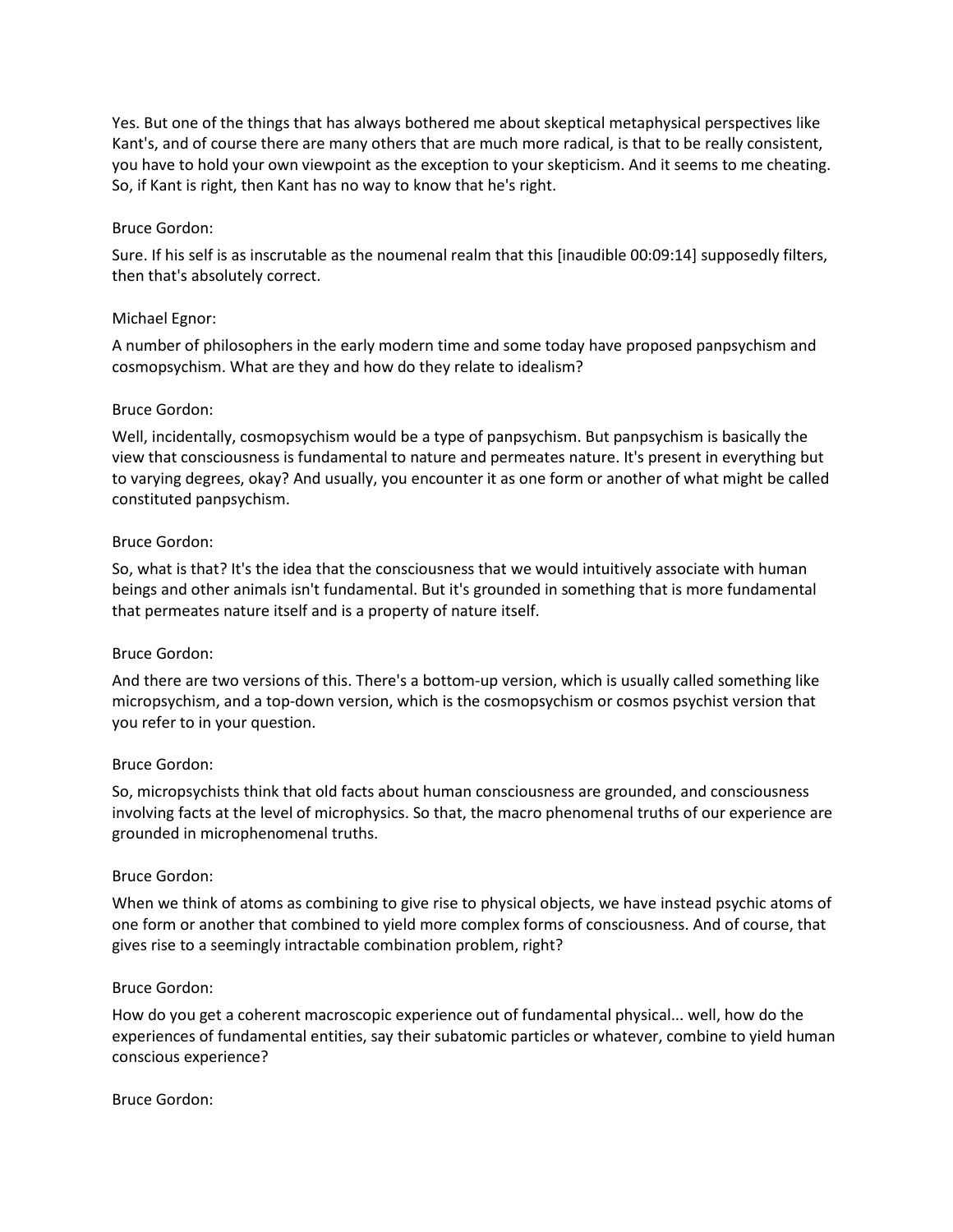Now, coming at it from the other direction, from the top down, you've got something like cosmopsychism. And it would say that all facts about consciousness in general and about human consciousness in particular are grounded in facts about consciousness that concern the universe as a whole.

### Bruce Gordon:

So, the universe itself is conscious. And somehow our individual consciousnesses within the universe are manifestations or particularizations of this universal consciousness that's gotten separated off and seems to be unto itself but is not. It's really a manifestation of the universe's consciousness as a whole. So, that's cosmopsychism.

#### Michael Egnor:

To backtrack a little bit, I think it's actually an utterly fascinating question is, when we make the assertion that the fundamental reality of the universe is mental rather than physical, what is mental? We have a sense of what physical things are. They have extension in space. They're heavy. They have inertia, things like that. But what is a mental thing? And can we define mental things except by what they're not?

#### Bruce Gordon:

Well, of course, a panpsychist would deny this. But I would say the distinction between mental things and physical things is that, for mental things, there is something that it's like to be that thing. Whereas for physical things, there's nothing that it's like to be that thing from the inside, so to speak.

#### Bruce Gordon:

Of course, the panpsychist says that there's something to be like everything right down to the most fundamental constituents of reality that we would, from a different philosophical perspective, regard as entirely impersonal.

#### Michael Egnor:

Right, right. So, in the sense, mental things have first-person experience rather than third person. Franz Brentano, a philosopher in the 19th century felt that the hallmark of mental things was that they're intentional, that is that they are directed towards things.

#### Michael Egnor:

Whereas, things that are physical aren't about anything. They don't have any point to them. Number one, do you think that's a reasonable way of defining mental things? And is there an application of that idea to idealism?

#### Bruce Gordon:

Well, certainly, intentionality is a hallmark of the mental. It's a hallmark of what it means to be conscious, that mental states are states that are about something and directed toward that which they are about. In idealism, particularly an ontic theistic idealism or a theistic ontic idealism, all of reality is of course about something and is given purpose and meaning in the mind of God.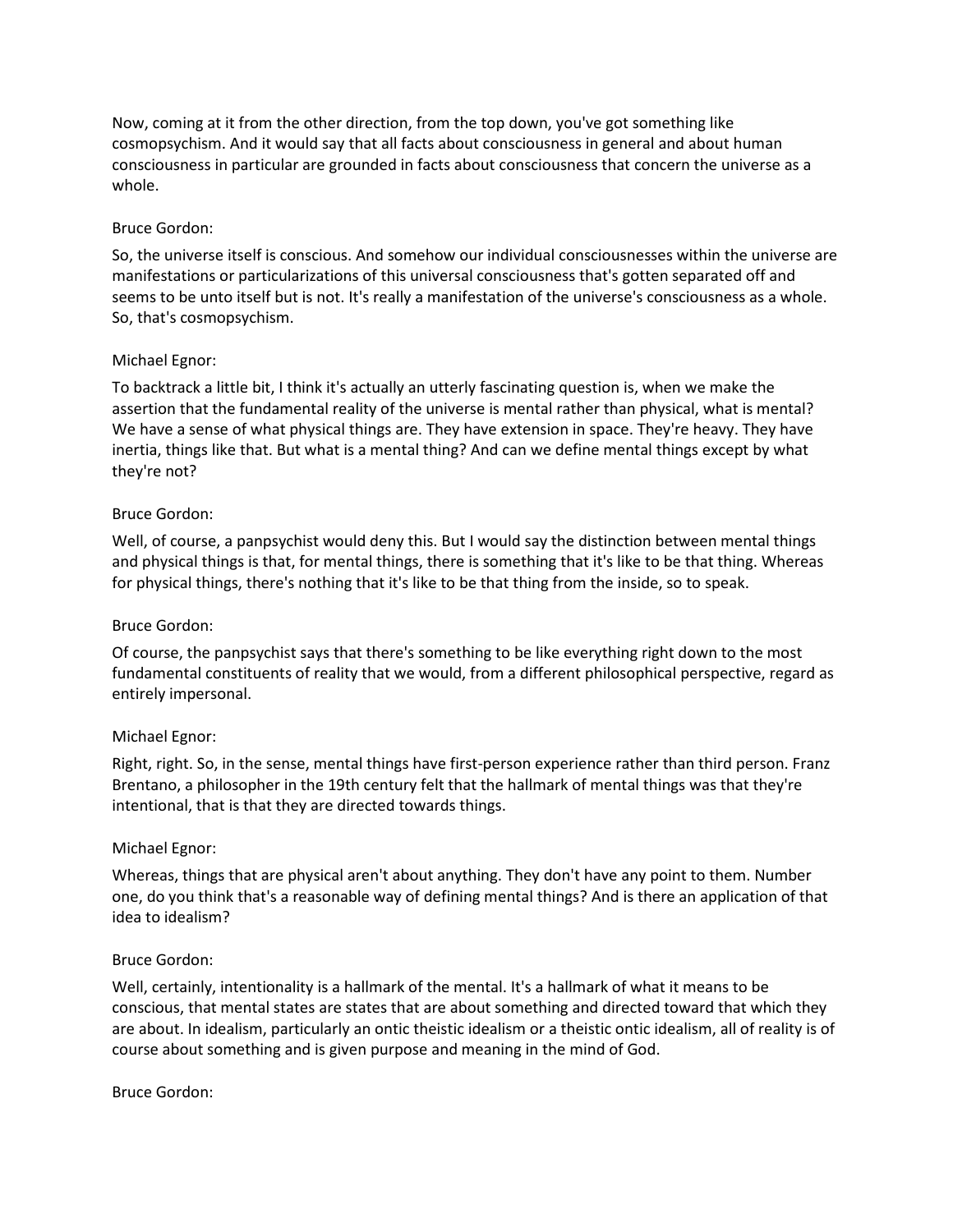And when we are, as human beings, in sympathy with that and in accordance with that, we are understanding reality in that context that has been imbued with divine meaning, and we understand it from that perspective. So, yes, I think intentionality is integrally bound up in idealism.

#### Bruce Gordon:

There's something that reality is about. There is a purpose that is given to reality by the divine mind. And that makes reality itself directional and intentional in respect of God's purposes.

#### Michael Egnor:

It has been proposed and I have a lot of sympathy for this proposition that the intentionality that's characteristic of mental states is found by analogy and teleology in nature, in a sense that teleology is nature's intentionality, which I think fits beautifully in the idealistic way of understanding the natural world because a mind points to goals. It points to purposes and meanings. And we find that nature is just suffused with purposes and meanings. Do you think that's a useful perspective?

#### Bruce Gordon:

I absolutely think that's a useful perspective. In fact, I think it's pretty much the way things are that the teleology that we observe in nature, the directedness that we observe in nature, the sort of things that, if you like and I suspect that you do, constituted the insights that we're part of Thomas's fifth way.

#### Bruce Gordon:

The argument from design, the idea that nature is directed toward a goal and the nomological or lawlike structure of nature that constrains the behavior of things which has no internal explanation must either be taken as which seems very strange and is deeply problematic from the standpoint of the principle of sufficient reason to take it as a brute fact.

#### Bruce Gordon:

Rather, this is something that has been imposed as a structure on reality by the divine mind is discernible. It's mathematically describable. We discover it as we analyze our experience. All of this points to the teleological structure of nature, which is a manifestation of divine intentionality. So, intentionality in the form of teleology absolutely pervades the structure of the universe.

#### Michael Egnor:

It's almost as if our minds were created in the image of the creator of the universe.

## Bruce Gordon: It's almost like that, Mike, isn't it?

#### Michael Egnor:

Yes, right. What is the most fascinating discovery of modern science? We each have our opinion and my opinion is a discovery that my guest, Bruce Gordon, can tell us quite a bit about.

#### Michael Egnor:

When I was in college, I was a biochemistry major and I took some courses in quantum mechanics. And it was noted in the course that when you look at the most fundamental properties of subatomic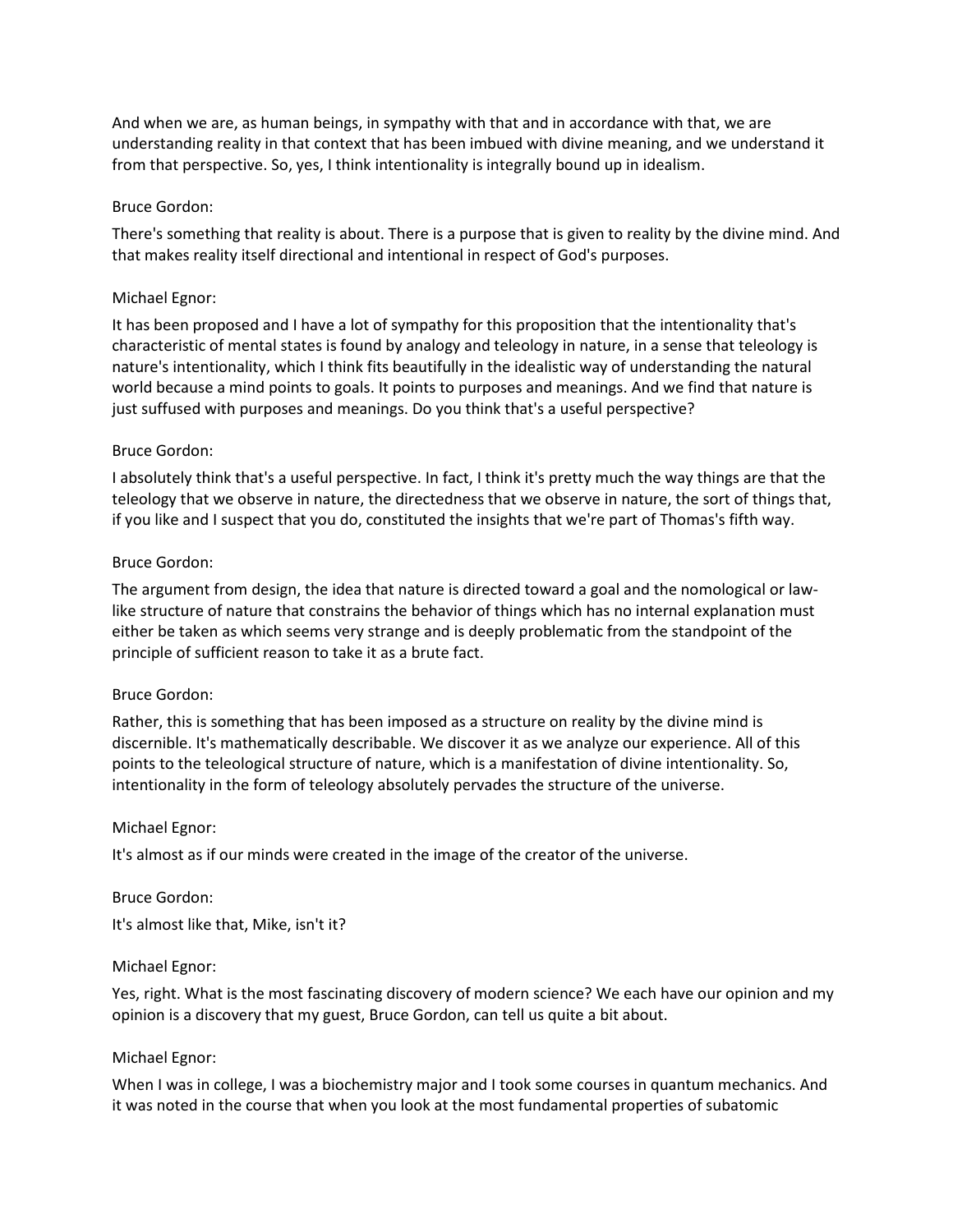particles, matter seems to disappear. That is that the reality of the subatomic particles is that their mathematical concepts.

#### Michael Egnor:

And that utterly fascinated me that basic structure reality is an idea which fits very nicely with idealism. So, Dr. Gordon is an expert on idealism and on the philosophy of science. And I wanted to ask him, what do you think about all this?

#### Bruce Gordon:

Well, certainly, my own path to idealism was paved by my reflections on the metaphysics of quantum physics. So, I'm deeply sympathetic to the questions that you're raising. Maybe, we should do a little exploring of some of the phenomena of quantum physics that seem to point in this direction.

#### Bruce Gordon:

So, of course, quantum physics is a highly mathematical theory that describes the nature of reality at the atomic and subatomic level. And the mathematical descriptions of quantum physics have a variety of experimentally confirmed consequences that, I would say, preclude the possibility of a world of mind independent material substances that's governed by efficient material causation.

#### Bruce Gordon:

That's not the way that the world is constituted. Although that has been the way and is the way that we tend to think of it because we still live in a reality that seems very much to be described by classical Newtonian kinds of mathematical descriptions. However, at the most fundamental level, that's not the case.

### Bruce Gordon:

So, let's take a look at or talk about maybe some interesting quantum experiments that point toward the mind dependent character of reality. So, one of the standard ways of talking about quantum physics, and of course quantum physics itself and the interpretation of it particularly has been a cottage industry throughout the 20th century and on to the present in the 21st century.

#### Bruce Gordon:

And there are a variety of different perspectives that have been offered. We have standard Copenhagenism. We've got the many-worlds interpretation. We got de Broglie-Bohm hidden variable theory. We've got quantum logic. We've got Ghirardi-Rimini-Weber's spontaneous collapse theory, and on and on.

#### Bruce Gordon:

But I would say that fundamentally in the background, we've got, with all due respect to the de Broglie-Bohm theorists and other hidden variable advocates, a situation in which reality at the quantum level does not exist until it is observed.

### Bruce Gordon:

So, what sort of indications do we have of that? I think one of the most fascinating ones is what in the literature is referred to as the quantum eraser experiment, or delayed-choice quantum eraser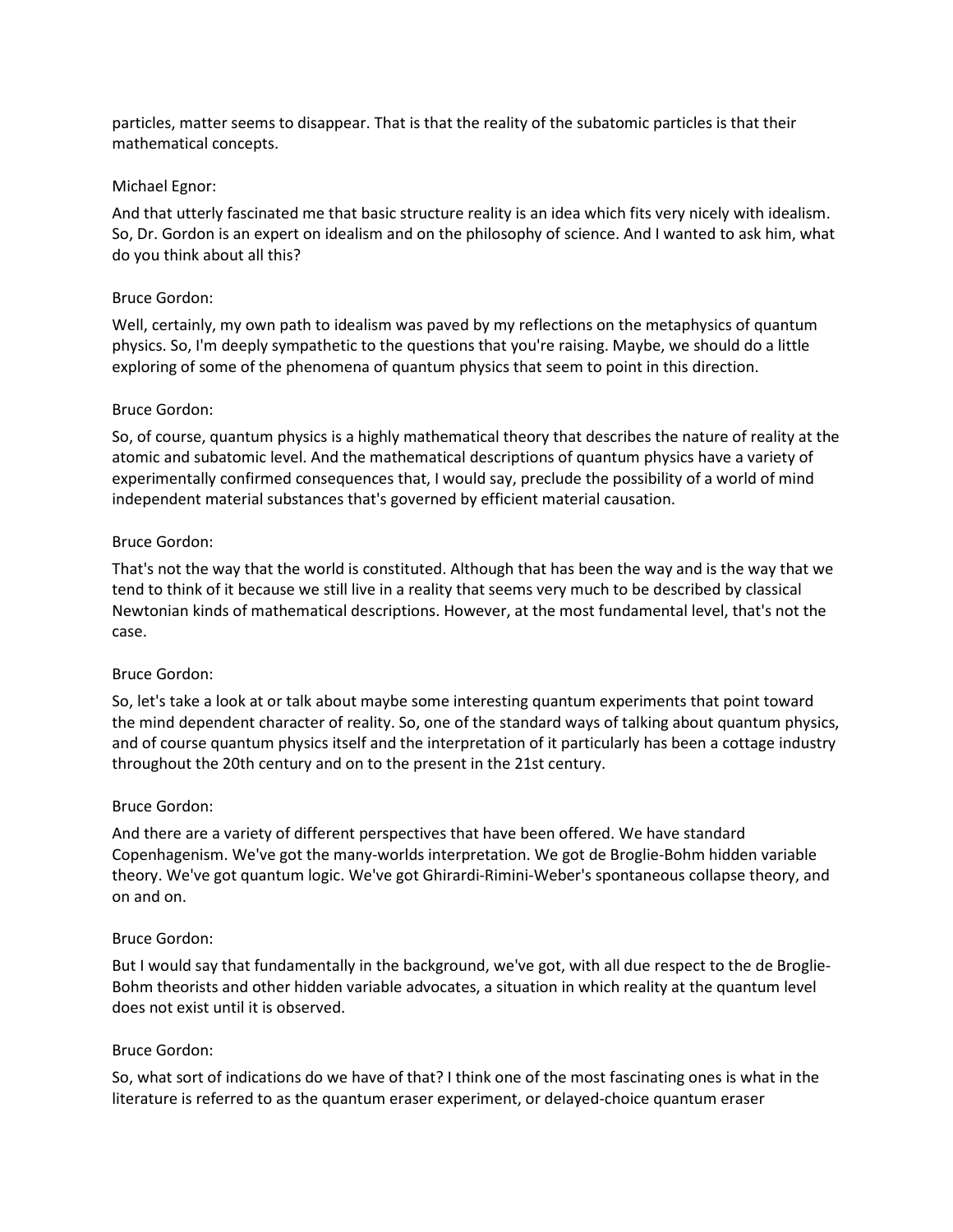experiments. What this experiment is set up to do is to measure this inherent duality in quantum physics as well, wave-particle duality.

#### Bruce Gordon:

When you're not observing reality, it seems to behave in accordance with the Schrodinger wave equation and various relativistic expressions of that and on into quantum field theory. But when you are observing it, it seems to take on a more particulate character.

#### Bruce Gordon:

So, what does the delayed-choice quantum eraser experiment do? Well, it tries to measure which path a particle would have taken after interference in the wave function itself has been created, that is inconsistent with that particle behavior. So, you've got a splitter of some sort that's it's going to divide the quantum wave function and send it along to different paths.

#### Bruce Gordon:

And then, you're going to make a measurement along one of the paths to see what's happening. And that interference can be turned off or on by choosing whether or not to look at which path the interference has taken or which path the particle has taken after the interference already exists.

#### Bruce Gordon:

Now, if you don't look, you get an interference phenomenon at the end. If you do look, the wave function instantaneously collapses, and you detect the particle along that pathway. So, choosing to look erases the wave function interference that already exists and gives the system a particle history.

### Bruce Gordon:

This experiment has been performed under what would be called Einstein locality conditions. In other words, no signal could have passed, subject to the limiting velocity of the speed of light between the components of the system to cause the effect that you're observing.

#### Bruce Gordon:

So, it's a non-local collapse of the wave function that instantaneously gives a particle position to the measurement after a phenomena that is inconsistent with that has already been created.

#### Bruce Gordon:

So, the very fact that we can make a causally disconnected choice of whether wave or particle phenomena are manifested in a quantum system essentially shows that there is no measurement independent and causally connected substantial material reality at the microphysical level that's there. It is created by the measurement itself.

Michael Egnor:

What counts as a measurement?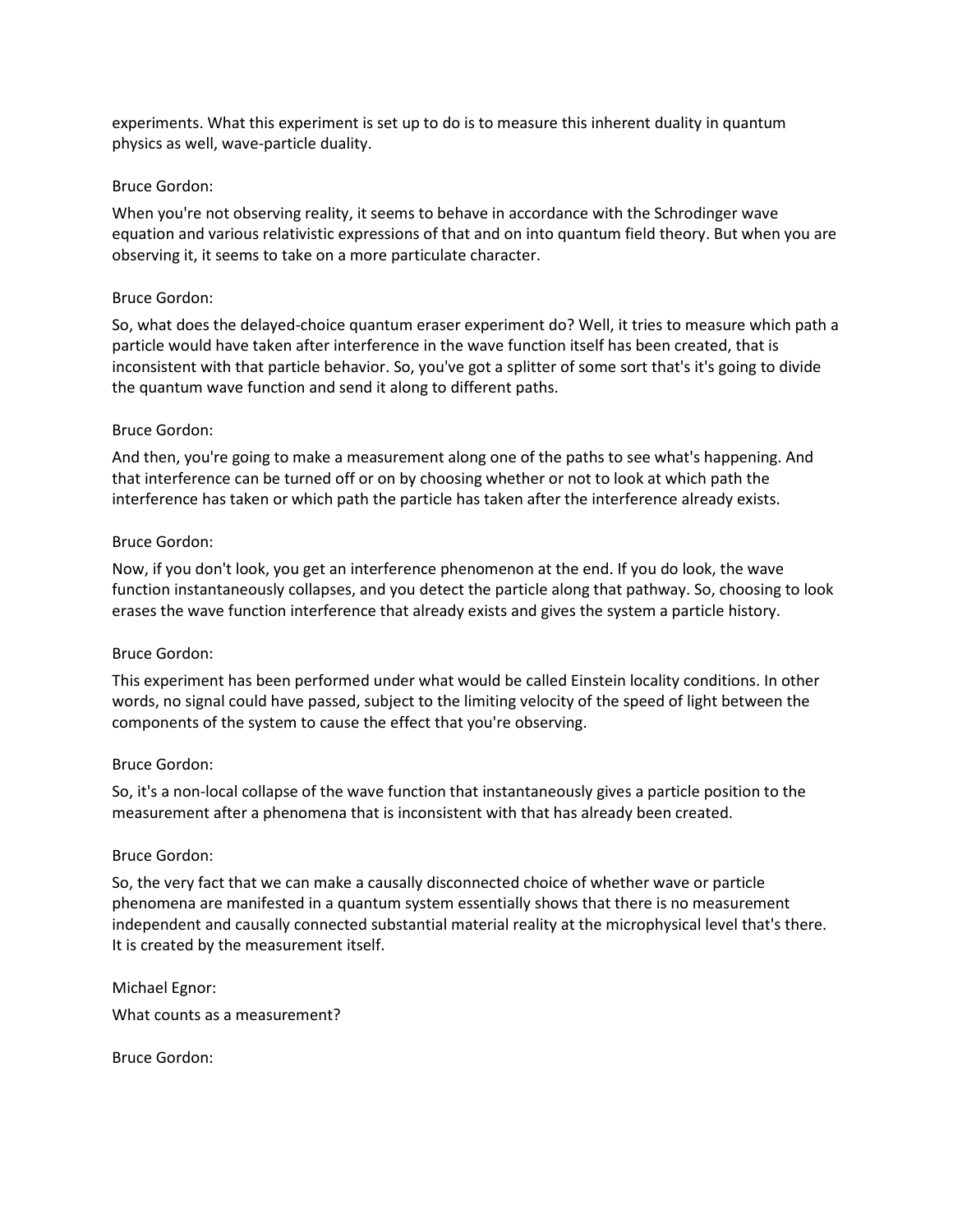Now, that is a deep question. So, what can count as a measurement is any sort of interaction that would localize the wave function and yield a determinant local result. And that could involve a conscious observer or it might not involve a conscious observer.

#### Michael Egnor:

What sort of measurement wouldn't involve a conscious observer? And does it matter how much you pay attention? If I'm a little preoccupied, do I not get much interference, but maybe a [crosstalk 00:24:47]? Because it really implies that, number one, there is an actual something that is observation and it's an on or off thing. It's yes or no. There's no in between. And what is that?

#### Bruce Gordon:

So, this is going to take us into certain metaphysical interpretations of what's going on. Now, on a standard Copenhagen view, you would have a collapse of the wave function to a localized result on, say, a many-worlds interpretation, which I'm not that sympathetic with ontologically, but I do see a role in terms of deriving idealistic conclusions and embedding them in a context in which the universal wave function becomes a manifestation of divine omniscience.

#### Bruce Gordon:

But that could take us a little bit farther afield than we probably want to go immediately at least. So, another thing that happens, another way of describing what's going on, is to think of it in terms of wave interference and a whole bunch of different quantum systems and their wave functions interacting.

#### Bruce Gordon:

Now, if you think about waves in water, you have phenomena of constructive or destructive interference. So, if you think about a typical transverse wave in the water moving through the medium of the water, it has a crest and a trough. And if it meets another wave, say, of the same size coming from the other direction, then where the crests meet, the amplitude of the wave, the height of the wave, if you like is, is doubled if the waves are initially the same size.

### Bruce Gordon:

But where a crest meets a trough, they cancel out and you observe calm water, even though that calmness is an artifact of the waves passing through each other and aggressed meeting a trough.

#### Bruce Gordon:

Now, when quantum systems decoheres, they call it in this way, when the wave functions cancel each other out in terms of destructive interference effects, you get the perception of a calm reality, even though there, it's really just quantum waves moving through each other that generate that appearance.

#### Bruce Gordon:

So, the substantiality then that you observe or the calmness that you observe around you in quantum description can be regarded as a phenomenon of decoherence. It's really the cancellation due to destructive interference of all of these quantum systems interacting with each other, such that reality appears calm, but underneath, there's nothing substantial. It's just the wave functions interfering with each other.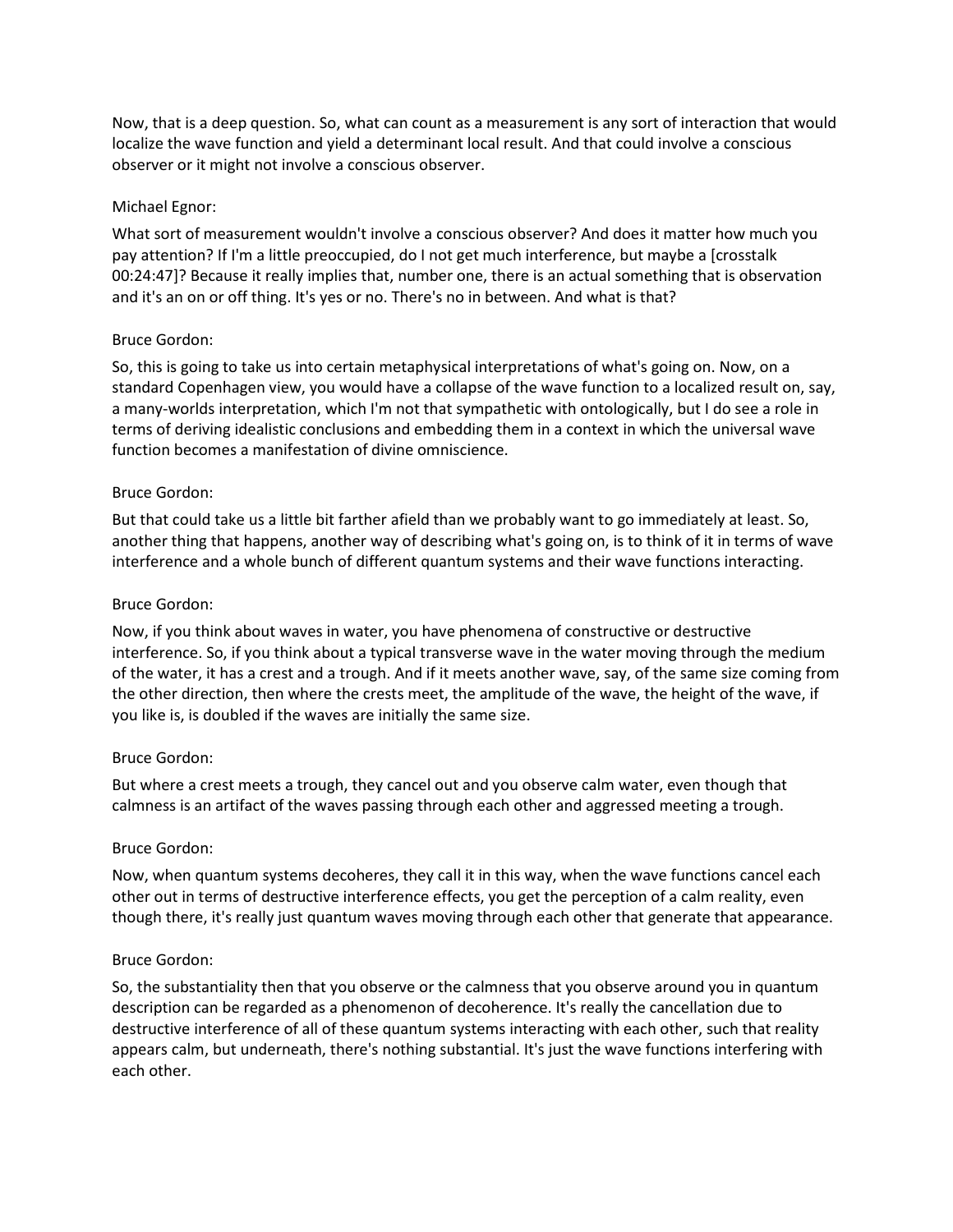### Michael Egnor:

The metaphysical implications of this of course are fascinating and profound. But there's also just an empiric reality that we have to take into account. Say, for example, that I'm a physicist who is looking at a quantum system and I'm actually looking at the oscilloscope or whatever our modern instrument is when it's happening, everybody would say, "Well, that's an observation, for sure."

#### Michael Egnor:

Let's say that I'm not in the room, and I'm just taping it. But I plan to look at it later. Is that an observation? And if I change my mind and decide not to look at it, does that change the system?

#### Michael Egnor:

So, all those things, I'm fascinated by what we mean by an observation because in reality, observation is a continuum. I mean, I could be watching something and then my mind wanders, I'm thinking about lunch. Does that make the system go back into indeterminacy, and then it becomes determined again when I focus on?

#### Bruce Gordon:

Not necessarily if you've got decoherence happening in the quantum metaphysics of the world around you. So, how do we bring this into relationship with idealist? In fact, I was going to talk about some other experiments to further massage people's intuitions with respect to the nature of the reality that undergirds these sorts of phenomena. Let me talk about at least a couple more. And then, we'll come back to the question of what's going on when we're not looking.

#### Michael Egnor:

Right, right. Is the moon there if no one's looking at it?

#### Bruce Gordon:

David Mermin has assisted Cornell and phrase things that way. So, another phenomenon that's really quite fascinating is phenomenon of non-localized ability of individual particles.

#### Bruce Gordon:

So, in quantum mechanical description, if you make some physically reasonable assumptions about individual particles, I mean, there are a couple of other ones as well, but most notably that the particle and individual particle can't be two places at once.

#### Bruce Gordon:

And furthermore, that it can't serve as an infinite source of energy so that you can't run the power needs of New York City on a single electron from here to eternity. Right?

#### Bruce Gordon:

If you make those two physically very reasonable assumptions, then in the quantum mechanical formalism, you can demonstrate that the particle in question has zero probability of existing in any bounded region of space no matter how large. And you can close various loopholes in that to make it a rock-solid result.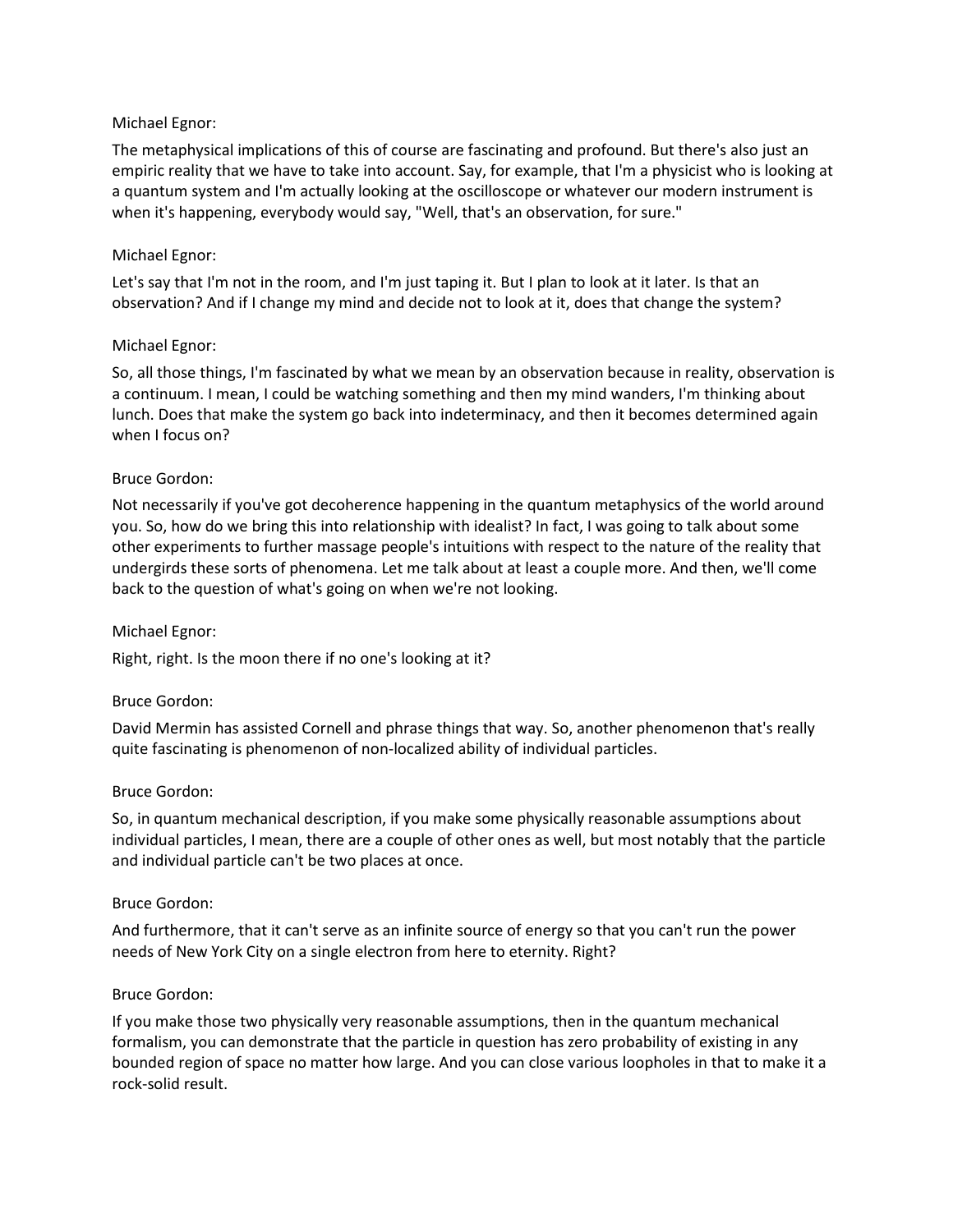So, what does that mean? It means that unobserved quanta don't exist anywhere in space and thus have no existence apart from being observed. And interestingly enough, there have been experiments conducted that would support the quantum formalism.

#### Bruce Gordon:

What does that mean then? It means that as far as microscopic material individuals are concerned, while particle talk may have pragmatic utility with respect to the measurement results that we observe and with respect to, say, macroscopic appearances, it has no basis in unobserved mind independent reality. So, that's just another example that would lead in the same direction as the quantum eraser experiment that I talked about.

#### Bruce Gordon:

Here's another one that's absolutely fascinating. And it's been dubbed the Quantum Cheshire Cat phenomenon. You may recall from the story of Alice in Wonderland that Alice observes this grinning Cheshire cat that then disappears leaving only it's a grin. And Alice remarks that she's often seen a cat without a grin, but never a grin without a cat. And in essence, that's what's going on here.

#### Bruce Gordon:

Because certain experiments, in particular, one using a neutron interferometer, have separated the properties of neutrons from any substrate. So, microphysical properties don't necessarily require a substrate.

### Bruce Gordon:

What did the experiment do? Well, it set the position of neutrons along one path and their spins along a separate path. So, it's like sending a top along one path and the fact that it was spinning along a separate path or the redness of an object along one path, and the location of that object along another path. Microphysical properties then can be separated from any idea of a substrate. They can be abstract properties through space.

#### Bruce Gordon:

So, what do you get then? It would seem that under appropriate experimental conditions, quantum systems are decomposable into disembodied properties, a collection of Cheshire cat grins, if you will. So, how is it that an abstract property could exist without any sort of substrate? Well, it can't.

#### Bruce Gordon:

And of course, being a good Neo-Aristotelian yourself, you would see properties as mental abstractions from particulars. Not existing in and of themselves, but only in the objects.

#### Michael Egnor:

But the property could exist in a mind.

#### Bruce Gordon:

Yes, that's exactly where I'm headed. There is no physical substrate, but the property has to inhere in something, so it's inhering in the mind that precedes it. Ultimately, there is no physical substrate that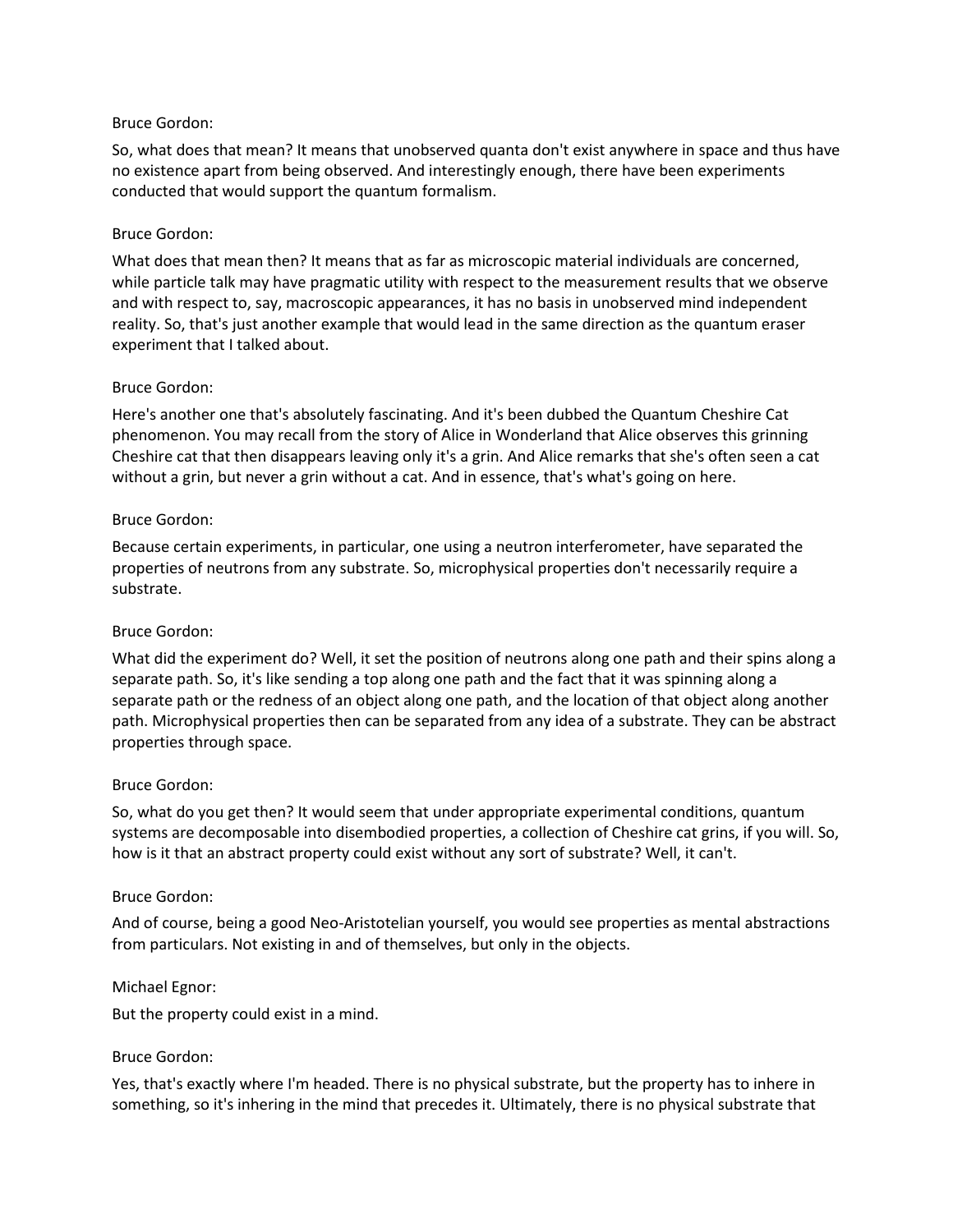undergirds that property. So, in a way, you could look at the quantum mechanical properties as abstract particular properties, tropes, even. But the tropes have to inhere in something. And what they inhere in is a mental substance, not a physical one.

#### Michael Egnor:

It's absolutely fascinating. What's particularly fascinating, as you point out, is how a deep look at the peculiarities at the counter intuitive aspects of the quantum world suggests that only an idealistic or an idealist metaphysics could make sense of all this, that materialist or perhaps even dualist metaphysical perspectives fail at the quantum level, but the idealist perspective doesn't. That's very interesting.

#### Bruce Gordon:

I would agree with that way of phrasing things. I'm not sure that you do entirely. I'm pretty sure you have some reservations about it. But yeah, that's pretty much where I'm at.

#### Michael Egnor:

And I must say, no, I really do feel that way. What I'm fascinated with is, particularly in neuroscience, there are aspects of the hylomorphic perspective of Aristotle and St. Thomas that really do seem to make sense of empirical scientific results in very nice ways. And I would love to see some consilience between idealism and Aristotelian metaphysics. But idealism as a theory of physics to me is the only one that seems to me to be viable.

#### Bruce Gordon:

And I'm inclined to agree with you. I mean, one of the things that we didn't talk about is the possibility of macroscopic superpositions as well, having what would classically be impossible, systems in superpositions of the position observable, systems in superposition. Well, of course, there are examples of this under special laboratory conditions. You put large organic molecules and then put into superposition.

### Bruce Gordon:

But in the context of superconductivity, you've got something called SQUIDs. And we're not talking about the cephalopods here. We're talking about superconducting quantum interference devices.

#### Bruce Gordon:

In that context, on a macroscopic level, currents have been put into superposition so that you've got, for example, billions of electrons moving clockwise around a superconducting ring superimposed on similarly billions of electrons moving anti-clockwise. So, the two are put into superposition that way.

#### Bruce Gordon:

Still, what what's going on there? You can't have substantial objects in superposition that way if they're materially substantial. But they can be superimposed as a projection on our mental environment without any difficulty.

### Bruce Gordon:

It's like a projection on the screen of our consciousness of two incompatible classical states that cannot be substantial materially, but can be superimposed mentally. And we are standing as an observer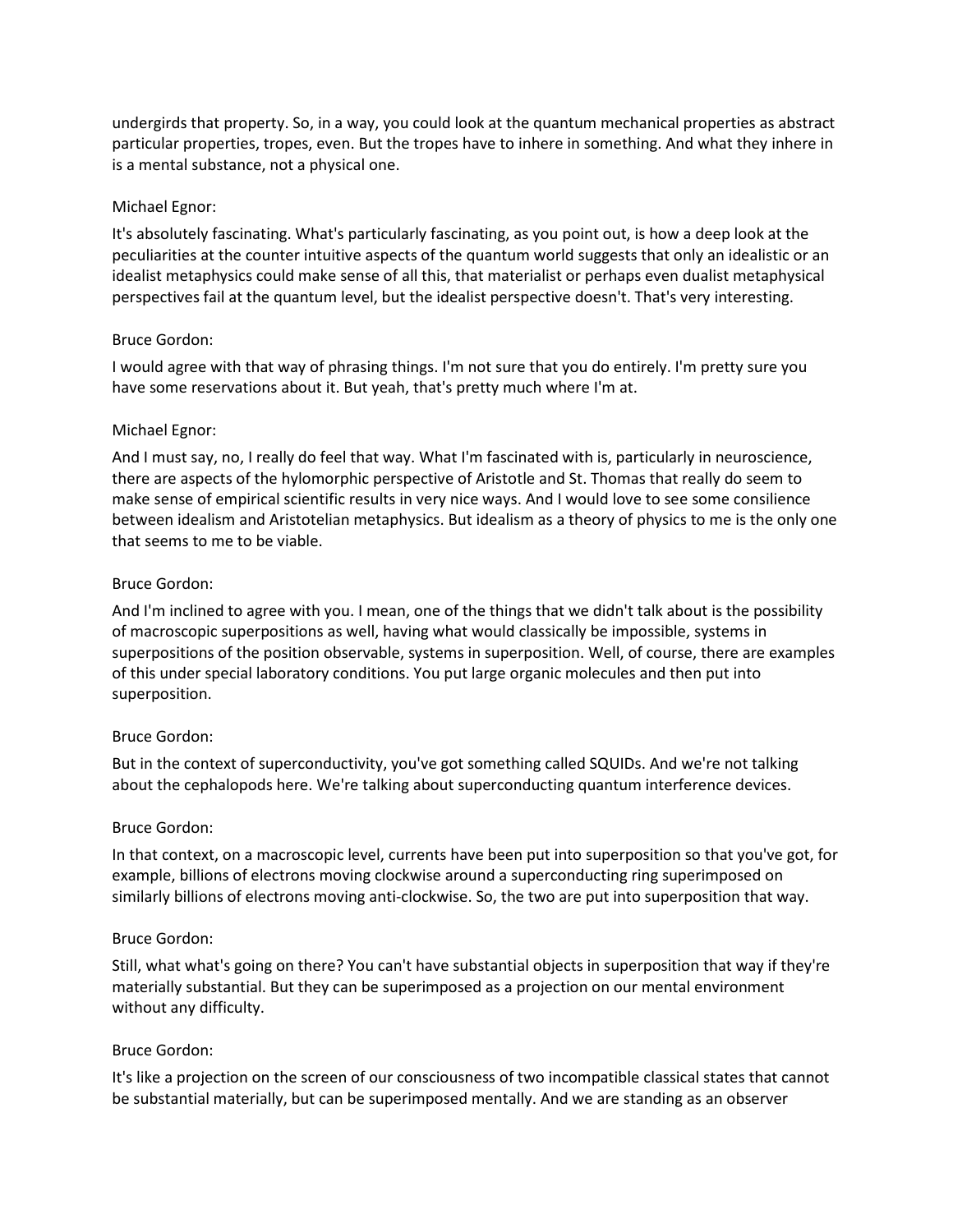outside that superposition observing it. We are not in superposition ourselves, which I think, in a way, speaks towards something that can be said in response to the many-worlds interpretation.

#### Bruce Gordon:

But nonetheless, that's just an added element of the peculiarity of the quantum world as it creeps up or percolate up into our experiential reality. And we can make it percolate up into our experiential reality under special laboratory conditions, which is why we haven't noticed it in previous centuries.

#### Bruce Gordon:

And it's taken modern technology and exploration of reality at its most fundamental level that the modern technology is made possible to reveal this aspect of the nature of the world and the nature of reality to us.

#### Michael Egnor:

Although, I must say that Heisenberg, who was a philosophically rather sophisticated physicist, commented that the phenomenon of quantum collapse was pre-staged in many ways by Aristotle's notion of the reduction of potency to act. That is that reality can exist in potential states, but actuality is a single state.

#### Michael Egnor:

And Heisenberg was quite impressed with the notion that Aristotle had a deeper insight into these dynamics. And that insight was lost with Newtonian physics. So, maybe science is just rediscovering Aristotle.

### Bruce Gordon:

And I'm sympathetic to the idea of potentiality inhering in superposed states and then expressing itself through decoherence, or if you like, wavefunction collapse depending on how you're describing it, as actuality. So, yes, but what's going on underneath the surface of the actuality of its decoherence is essentially destructive interference of potentiality.

### Michael Egnor:

Right. One other thing I'll just quickly mention that absolutely fascinated me was that St. Thomas, extending Aristotle's psychology, pointed out that in order to understand or to perceive an object in the external environment, our intellect or our senses must grasp its form. And the grasping of the form is the process of understanding.

#### Michael Egnor:

But St. Thomas pointed out that in order to grasp the form, it must be reduced from potency to act in order to grasp it. It must become actual and not merely potential, which to me sounds just like the observer effect in quantum mechanics, that is to observe something, our mind must make it actual to grasp its form.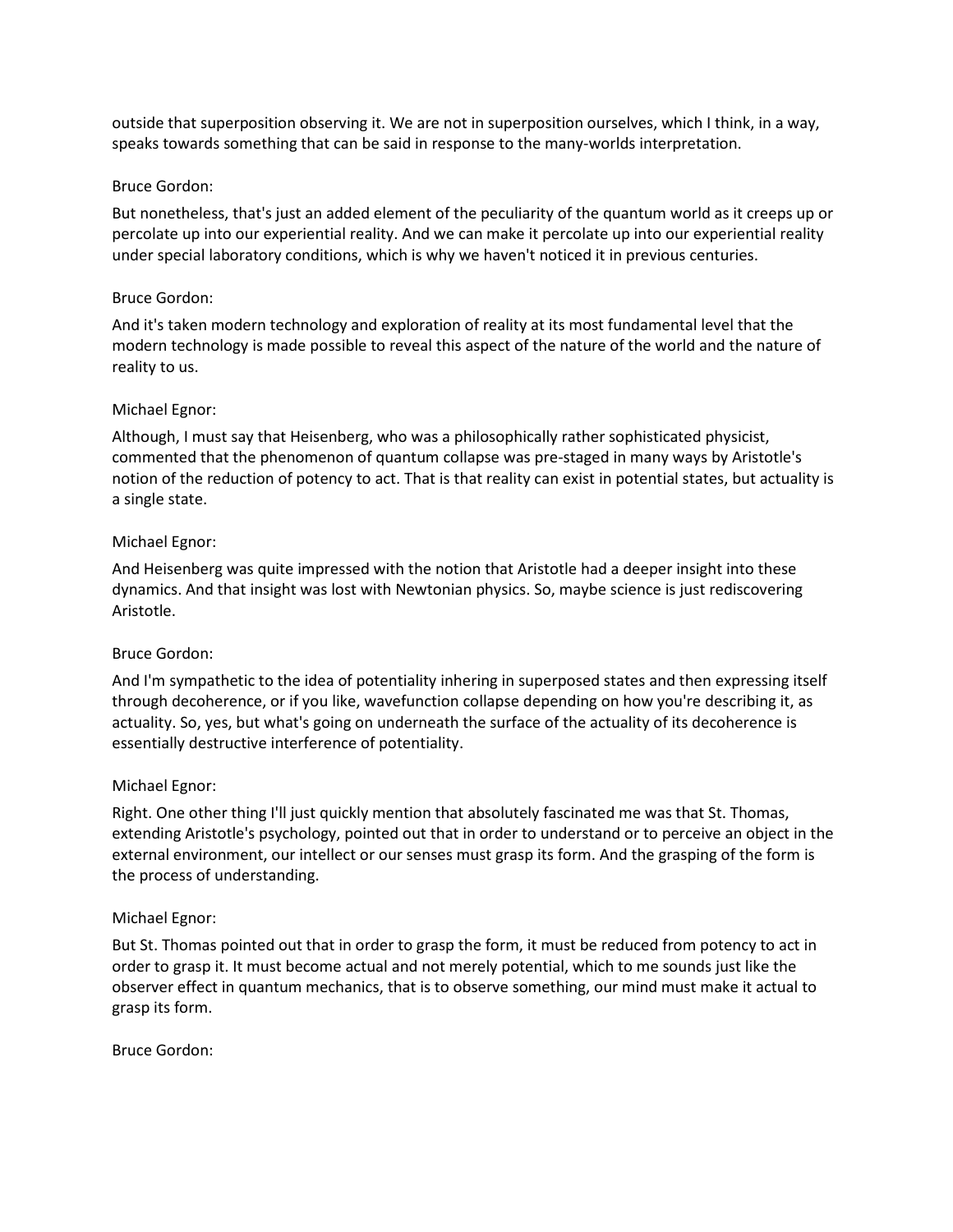Yes, one has to render it as a concrete particular for the purpose of grasping it and understanding it. I don't disagree. And there is that confluence of ideas that you're describing. I'm sympathetic to looking at it that way.

### Michael Egnor:

You could even ask, how could an observer, a scientist, understand the quantum system if the quantum system were not reduced from potentiality to actuality? How can you understand something that's only potential if there is no actuality to it?

#### Bruce Gordon:

Right. And it is the interaction, if you like, of potentiality and actuality in the peculiarly quantum mechanical way that gave rise to the science.

#### Michael Egnor:

Sure, sure. It has been said that philosophy of mind has been the most active discipline of philosophy over the past century or so. And neuroscience certainly has been among the most active disciplines in biology. And our question really is, how can we understand modern results of neuroscience from a philosophical perspective? What does neuroscience mean?

#### Michael Egnor:

Roger Scruton, who's one of my favorite authors, famously described modern neuroscience as a massive collection of answers with no memory of the questions. And so, what I'd like to talk with you about is, what are the questions that are being answered by neuroscientists. To understand the mind, what do you think is the most satisfactory metaphysical perspective?

#### Bruce Gordon:

Well, it's no secret given your introduction that I'm an idealist and so that I'm going to lean in that direction for saying that immaterial consciousness really needs to be understood as the bedrock of reality. We know it firsthand, subjectively, from our first-person perspective. And its integrated unity in our experience is a fundamental datum.

#### Bruce Gordon:

It's a starting point from which we can move to an examination of the world and really an examination of our neurophysiology in an attempt to understand how that affects our experience of consciousness.

#### Bruce Gordon:

It's commonly thought that an idealist ontology, which would take consciousness as primary and understand material reality in phenomenological terms, would place consciousness beyond the possibility of scientific study. And I really don't see things that way at all.

#### Bruce Gordon:

In fact, the access that we have to the brain is through phenomenological examination. And it's very clear that the structure and function of the phenomenological brain constrains and channels our consciousness and capacity for experience of things.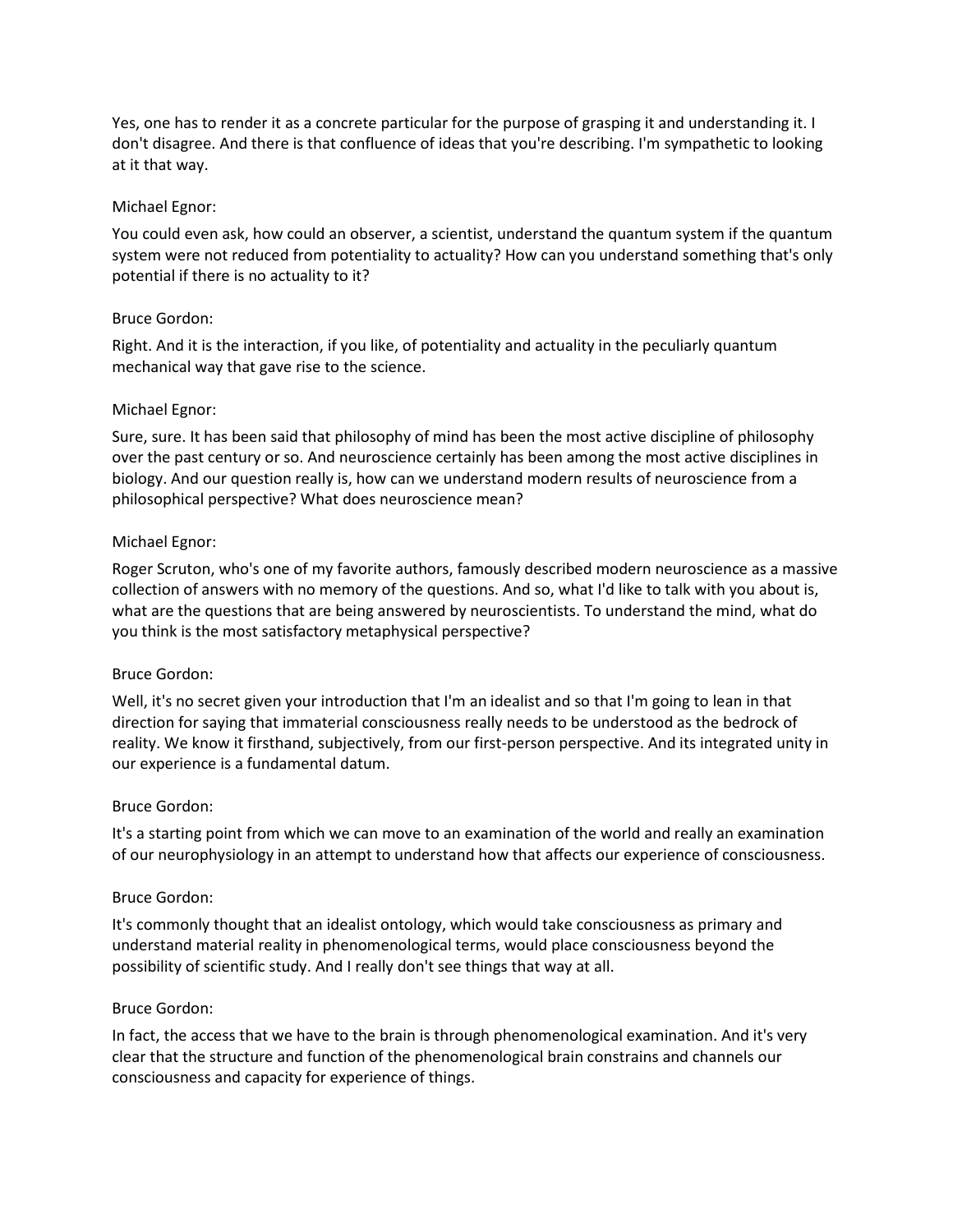But I don't see that fact as standing in the way of recognizing that consciousness does not arise from the material but is something different than the material. And then, it provides the basis on which we try to understand what the material world really is, whether it's substantial and were in dualistic view, or whether it's merely phenomenological.

#### Bruce Gordon:

And really, as I said at the beginning, immaterial consciousness is a bedrock of reality. Not ours, of course, because most of reality is given to us. We don't create it by our own consciousness. We experience it through our consciousness. So, there has to be a more fundamental consciousness than that is the bedrock of reality. And of course, that's the ultimate direction that theistic ontic idealism is headed in.

#### Bruce Gordon:

God provides that ontological ground as the one who imparts structure to reality. And of course, that structure is constitutive of our experience. So, that God is the very cause, if you like, of the phenomenological reality of our experience.

#### Bruce Gordon:

And we can explore them, the world that he's given to us, including how our experience of our phenomenological experience of our bodies is affected by what's going on as we examine the neurophenomenology of the brain.

### Michael Egnor:

As we've talked about, I have enormous sympathy for the idealist perspective on things. But particularly in physics, I think it's a compelling framework. My own perspective has been Thomas-Aristotelian. And from the Thomas-Aristotelian perspective, I think there's also a great deal of sympathy for the idealist way. I mean, people have said Aristotle was Platonus of sorts. I mean, he didn't completely break for Plato.

### Michael Egnor:

One of the things that made me a total missed was in neuroscience, we see a very clear distinction between the dependence of different aspects of the mind on the brain. Perceptions, sensation, memory, emotion, very clearly depend on the brain in almost total way.

#### Michael Egnor:

That is that if someone cuts my optic nerves, I will not be able to see. Period. There's no way of if, ands or but. Somebody gives me a shot of adrenaline. I will feel anxious or fearful or excited. No ifs, ands, or buts. That's just what happens.

#### Michael Egnor:

And on the other hand, there are aspects of the mind that don't seem to be nearly as tightly yoked to brain function, particularly the intellect and the will. And as an example of that, one can consider phrenology which was a science of reading the bumps on the skull back in the 19th century and early 20th century. And it was a little crazy, but it wasn't as crazy as we think it was.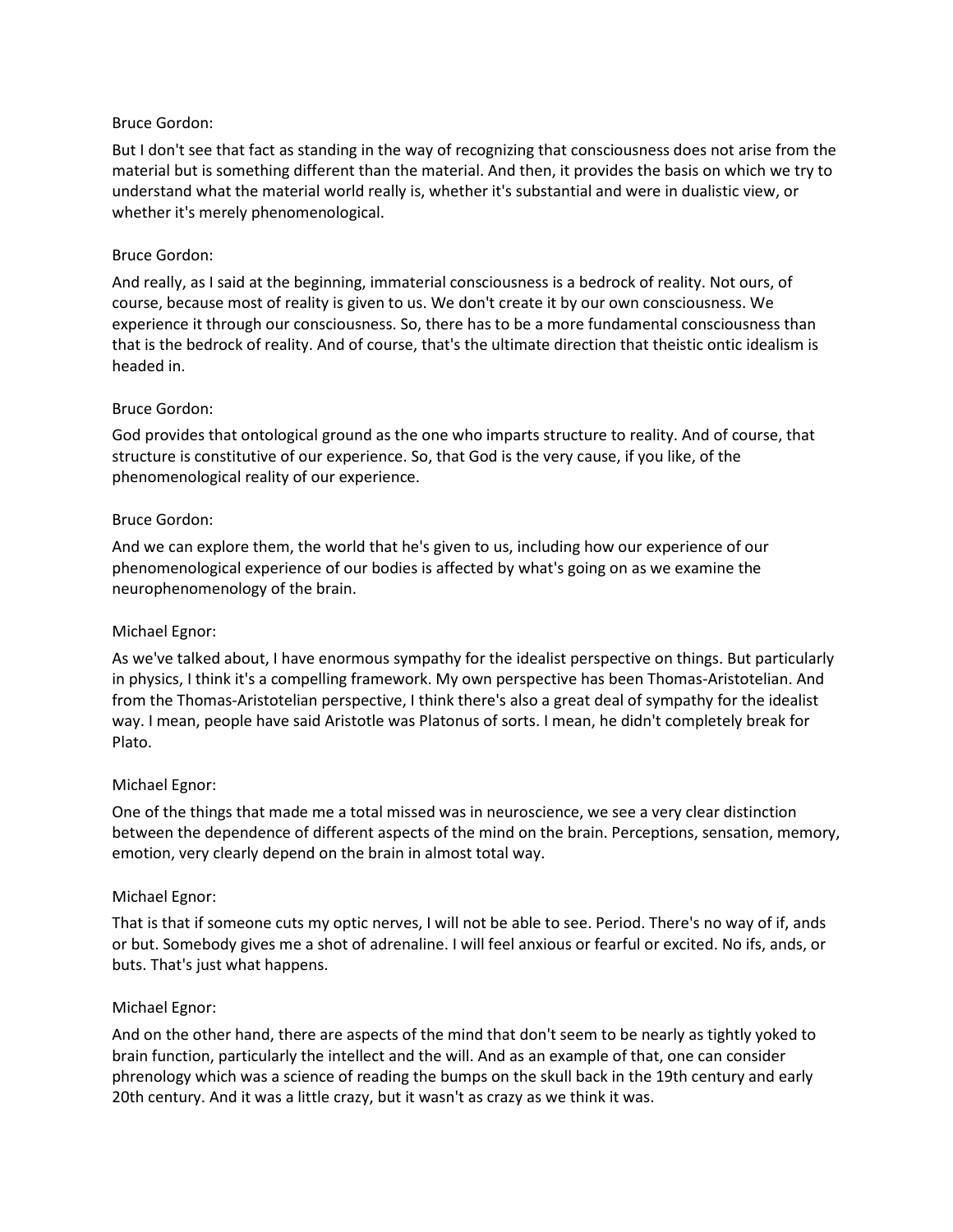### Michael Egnor:

They didn't have any radiology. So, they couldn't actually see the brain. They didn't have CAT scans. So, the bumps on the skull was about the best they could do. And it was known at that time that certain functions like movement of the limbs, or sensations or vision, was observed by specific regions of the brain.

#### Michael Egnor:

So, the phrenologist just made the assumption that everything was observed by a specific region of the brain. So, mercy or justice, or all sorts of personality traits were also in the brain in certain locations. And that failed. Of course, that's not the case.

#### Michael Egnor:

So, I can point to the little group of neurons that make my thumb move, but I can't point to any group of neurons that makes me able to do square roots. There's a difference between the intellect and, as it turns out, the will and the other properties of the mind in the neuroscientific world. And the difference is striking.

#### Michael Egnor:

Wilder Penfield, who was one of the pioneers in epilepsy surgery, asked a question, I'm paraphrasing, many years ago. He asked, why are there no intellectual seizures? Seizures can have practically any content you want to think of.

#### Michael Egnor:

I mean, you can have movement. You can lose consciousness. You can have emotions. You can have sensations. You can even have thinking about concrete objects, forced thinking it's called, but you never have calculus seizures. You never have a seizure where you have to take second derivatives, whether you want to or not. You also never have morality seizures. You never have seizures where you compulsively recite the 10 commandments.

#### Michael Egnor:

And Penfield says, "Why not? Why aren't there intellectual seizures if the brain is the source of the intellect?" And of course, Aristotle and St. Thomas, thousands of years ago, said, "The intellect is not material. It doesn't come from the body. It's a separate thing, whereas sensations and perceptions do."

#### Michael Egnor:

And I was amazed at how neuroscience backs that up. And that is actually probably the main reason that I'm a Thomas is that Thomism is so beautifully described modern neuroscience. But I wanted to get your perspective on that perspective.

#### Bruce Gordon:

Well, there's a lot about that that seems absolutely right to me. Of course, I think you would also admit that intellectual capacity can be and is affected by what happens to the brain.

Michael Egnor:

Without question.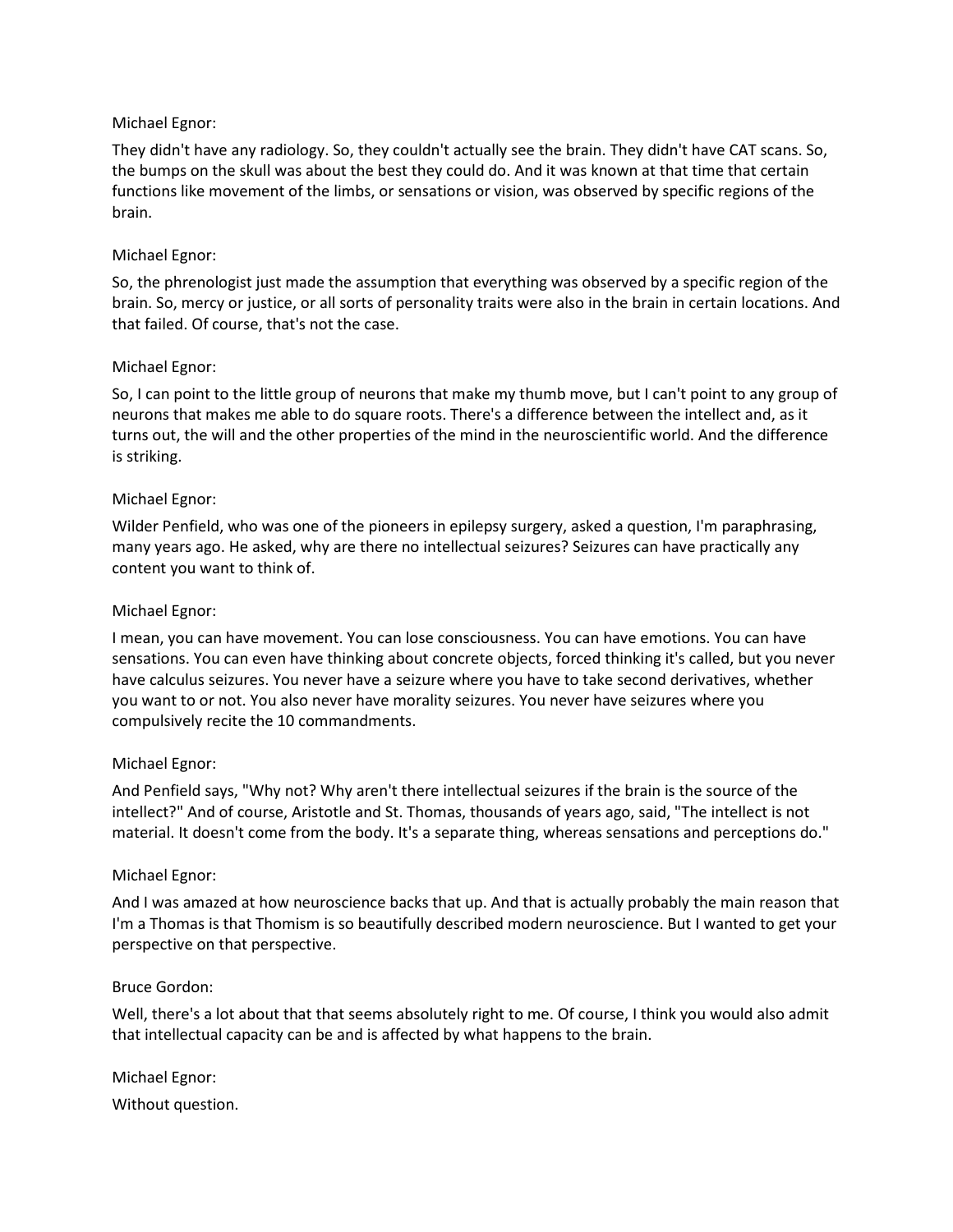So, you can shut down intellectual capacities by doing certain things to the brain. But at the same time, yeah, there are no intellectual seizures as Penfield remarked.

### Michael Egnor:

What you might say is that the functioning of the brain is necessary for intellectual activity, but not sufficient for it. Whereas, it is necessary and sufficient for perception, sensation, memory, emotion, things like that.

### Bruce Gordon:

Well, it is necessary and sufficient in the embodied state, which points to some of my reservations about going full on Thomas about the nature of the human person in that regard.

#### Bruce Gordon:

I do think there is evidence from near-death experiences and out of body experiences in which you've got veridical perception of the environment while the body is in an unconscious state or even dead and provide indications and of course near-death experiences in the blind as well where perception is restored apart from the body.

#### Bruce Gordon:

So that, we're not observing a situation in which we've got a merely rational soul that survives death, but a soul, all of the capacities of which are restored and perhaps even heightened in terms of the vividness of their experience. This is what we're seeing from the anecdotal near-death experience literature.

### Michael Egnor:

My understanding of the near-death literature is, as you've said, that the perceptual powers in that state are very much heightened. And not only heightened, but they're different. An example would be a woman named Pam Reynolds. She underwent aneurysm surgery in Phoenix with Dr. Robert Spetzler who is a very famous and aneurism surgeon.

#### Michael Egnor:

Her heart was stopped deliberately. She was put on cardiopulmonary bypass, so they could stop the blood flow to her brain for about 30 minutes while they fix the aneurysms after they had cooled her body down, so she wouldn't have brain damage. And during this process, she reported being aware of what was going on in the operating room, even to the point of reading the serial numbers on the instruments.

### Michael Egnor:

And she said that she went up to the ceiling, and which a lot of people described when they've had experiences with near death that they'll pop up to the ceiling. But of course, from the ceiling, you couldn't read the numbers on the instruments with normal vision because they're tiny.

#### Michael Egnor: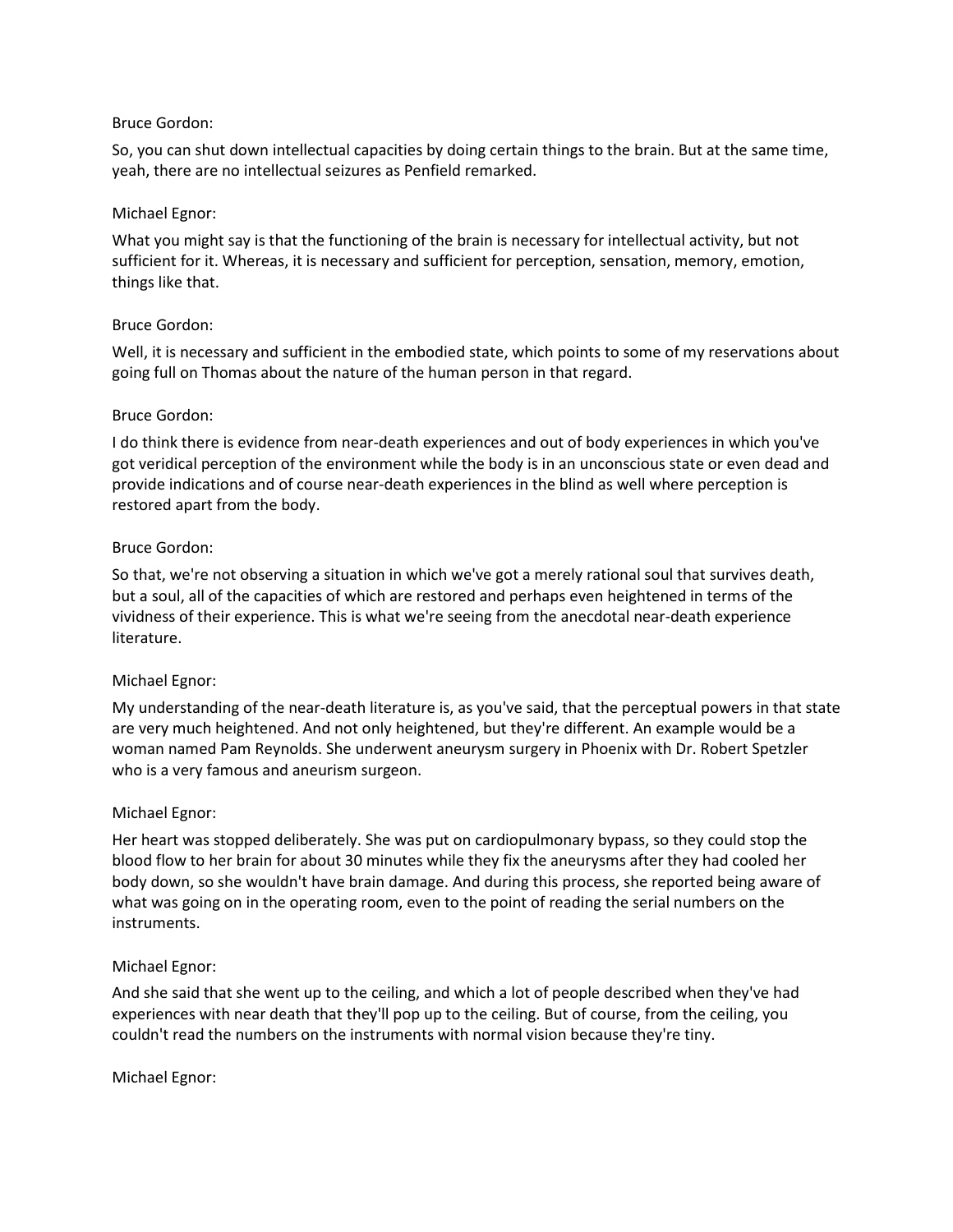So, it's a different kind of perception. So, I don't think that near-death experiences contradict the Aristotelian Thomistic understanding of the mind. It simply says that the substituent soul has a different kind of perception, which of course St Thomas would say, "Yeah, sure, angels which are separated minds have a perception." It's just different from what we have.

#### Bruce Gordon:

Well, that brings me to some questions about Thomistic hylomorphic dualist position with respect to the constitution of the human person. And I mean, I'm sympathetic to duality of structure and content, if you like, in an idealist phenomenology.

#### Bruce Gordon:

But when it comes to understanding the constitution of the human person, I mean, if we go back to Aristotle, and we can regard Thomas's baptizing Aristotle and injecting an element of Plato in there through Augustine to try to preserve a Christian metaphysics of the human person because it's not possible in straightforward Aristotelian metaphysics.

#### Bruce Gordon:

The soul doesn't exist apart from the body in Aristotelian metaphysics. It's the form of the body. And it is that form matter holomorphic composite that constitutes the human person. So, human beings then don't possess an immortal soul.

#### Bruce Gordon:

The form departs and the body dies, and that's the end of the individual. Of course, Aquinas said, "No, that's not what happens. We know that's not what happens in the Christian understanding of the human person."

#### Bruce Gordon:

So, he has to regard the Aristotelian form as substantial in some way. He has to Platonize it, so it survives the dissolution of the body. But nonetheless, correct me if I'm wrong, he emphasizes the substantial unity of the human person as an integrated form matter composite.

#### Michael Egnor:

Yes. And I think he put the immortal power of the soul, so to speak, in the fact that the soul had intellect and will, that the human soul in it and intellect and will. So, it would not cease to exist when the matter of the body became disorganized because it was never completely. It wasn't from the matter of the body, whereas the soul of an animal that didn't have an intellect and will would cease to exist when the matter of the animal became disorganized.

#### Bruce Gordon:

That was his view. And I don't see it as necessarily following. Just because you've got a sensate soul doesn't mean that you haven't got a memory and a sense of being that would allow the persistence of the soul independent of the body. I don't see sensate souls as necessarily being dissolved with the dissolution of the body. I don't think that follows as a necessary consequence.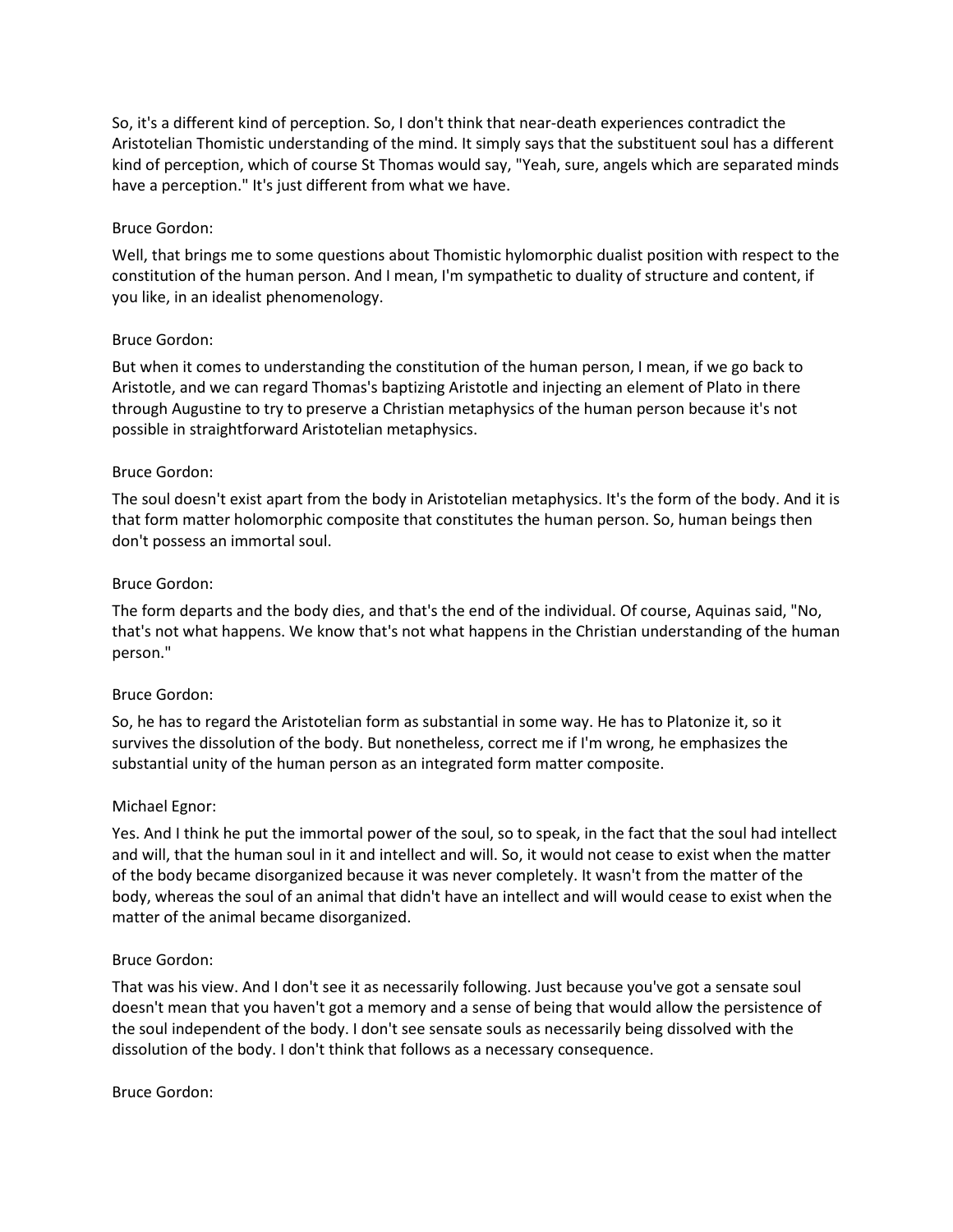What I'm more concerned about though with the Thomistic hylomorphic dualism is in the embodied state, right? It is the composite that is the person that thinks that that is the entity that is whole. I'm trying to get it, the idea that the thinking subject in the Thomistic dualist case is the hylomorphic fusion of the soul and the body. But in the disembodied state, it's just the soul.

### Bruce Gordon:

So, it would seem that Thomas's metaphysics isn't really hylomorphic and Aristotelian. It's a good portion of the way to being a form of substance dualism in which the soul is the true expression of the person that it can exist independently of the body.

### Michael Egnor:

Yes, I think that's always been a tricky aspect of Thomistic dualism is the immortality of the soul that it's a subsistent form. But, of course, St. Thomas and Aristotle would say that the form and matter of the body are not substances in and of themselves. They're principles of intelligibility and principles of individuation.

### Michael Egnor:

So that, the notion that they're separate substances, I think St. Thomas would say that the human soul can exist apart from the body, but that's not its natural state. That's not the way it was created or meant to exist. And I guess it would be a substance in that capacity. But normally, it's not a substance. It's a principle of the body itself. Matter and form is the substance in the living human being. There's a little tap dancing going on there.

### Bruce Gordon:

Some tap dancing that I don't find terribly convincing.

### Michael Egnor:

Right. Maybe, if I danced faster, it would be. Yes, I would agree. But the difficulty with idealism in this context is that, first of all, it's enormously powerful and beautiful way of looking at things. And I think that it is basically true. But there is a granularity to the Thomistic view that to me comports beautifully with neuroscience in ways that idealism... it's almost too vague.

### Michael Egnor:

As I said, idealism doesn't speak to Penfield's question, why are there no intellectual seizures? And Thomism speaks to it eloquently. That's what gets me as a practicing scientist, at least a biologist, as opposed to a physicist. Aristotle and St. Thomas have a lot more to say to me than Plato does.

Bruce Gordon:

Or Berkeley.

Michael Egnor:

Or Berkeley, yes.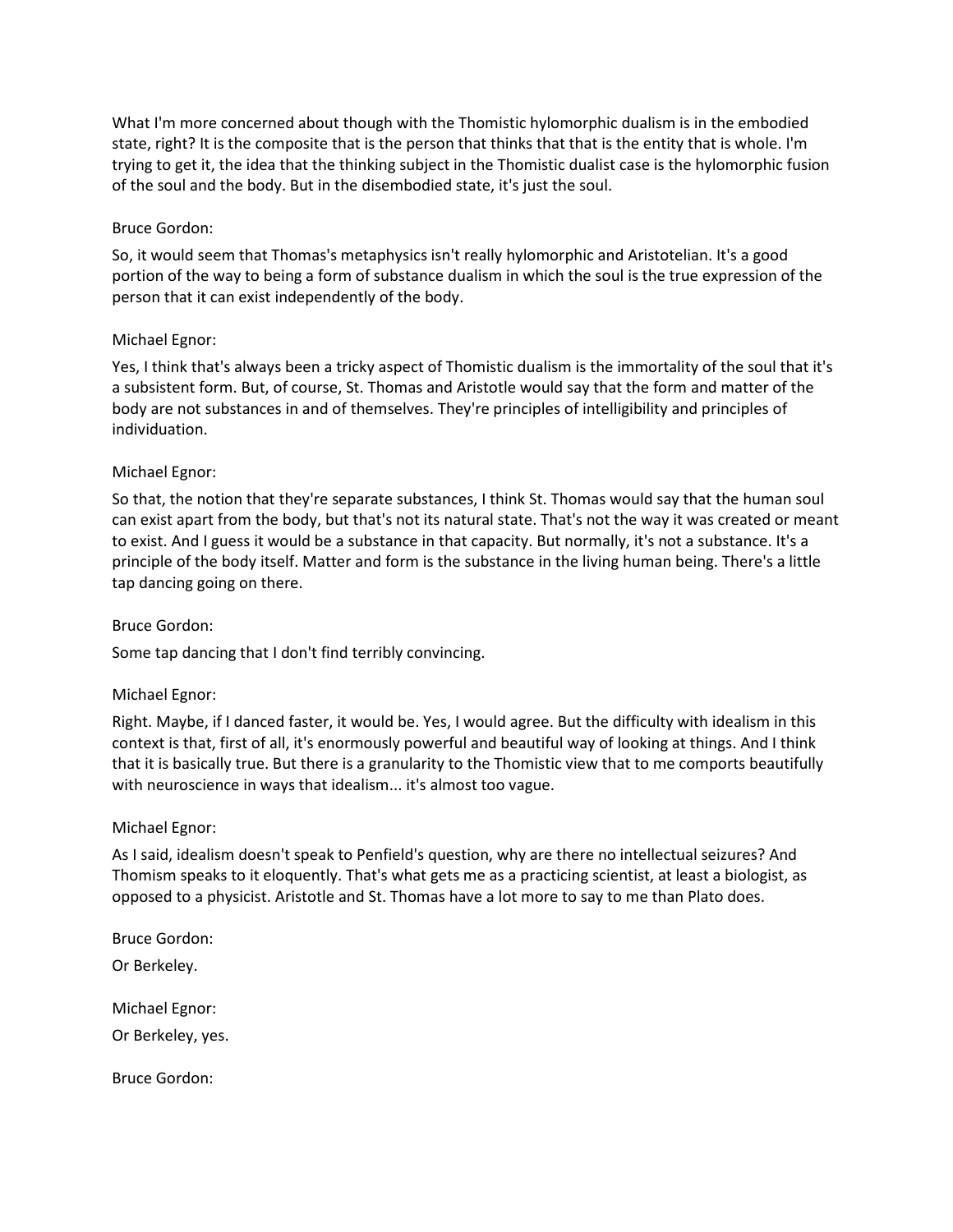Well, perhaps, I don't find the idea that the intellect in particular is less tied to the body than the senses particularly a reason to embrace a Thomistic hylomorphism as over against idealism. I think, certainly, there's an interesting correspondence in the domestic case. I don't see it as something that lacks sense from an idealist perspective either because consciousness is integrally tied to the senses in the embodied state, whereas, the rational processing need not be.

### Bruce Gordon:

What I find puzzling in the Thomistic sense is the perpetuation and heightening of the sensory capacity apart from the body in near-death experiences when I don't think that's what Thomas would have expected. I think he would have expected the rational intellect to descend into sensory darkness.

### Michael Egnor:

Well, I don't know. I mean, certainly, St. Thomas wrote and thought a great deal about angelic intellects, angelic minds. And angels are perfectly capable of perceiving things. They perceive in a much, much higher level than we do. But they perceive differently. They have a different way of knowing.

### Michael Egnor:

St. Thomas never spoke about near-death experiences that I know of. But my suspicion is that he would say that in the near-death state that the human mind is acting more like an angelic mind because it's disembodied.

### Michael Egnor:

The other perspective on this that I think is very, very interesting is that one may say that of course when a person reports what he experienced in a near-death experience, he's always doing the reporting from an embodied state.

### Michael Egnor:

He's looking back on what happened and trying to explain it using language that makes sense as an embodied person. And maybe that language describes as perceptual an actual experience that was not perceptual in a purely materialistic way. That's the most sense you can make of it.

### Bruce Gordon:

Perhaps, it points to the fact that finite beings must experience things from a finite perspective which implies a locational one, in a way. And I see this as fitting well with an idealist conception of what goes on, such the death is not so much a separation of the soul from the body, so much as a change of perceptual environment in which the initial embodied state is left behind.

### Bruce Gordon:

And there's another state of consciousness that persists, but the thing that is consciousness remains constant throughout. And in fact, if you want to take it to a full-blown Christian metaphysics, you've got an experiential environment 1.0, 2.0 and 3.0. That would be associated with the initial experience of this world, then death. I wouldn't necessarily want to describe death as a disembodied state. Maybe it's an utterly bodied state, and then the resurrected state.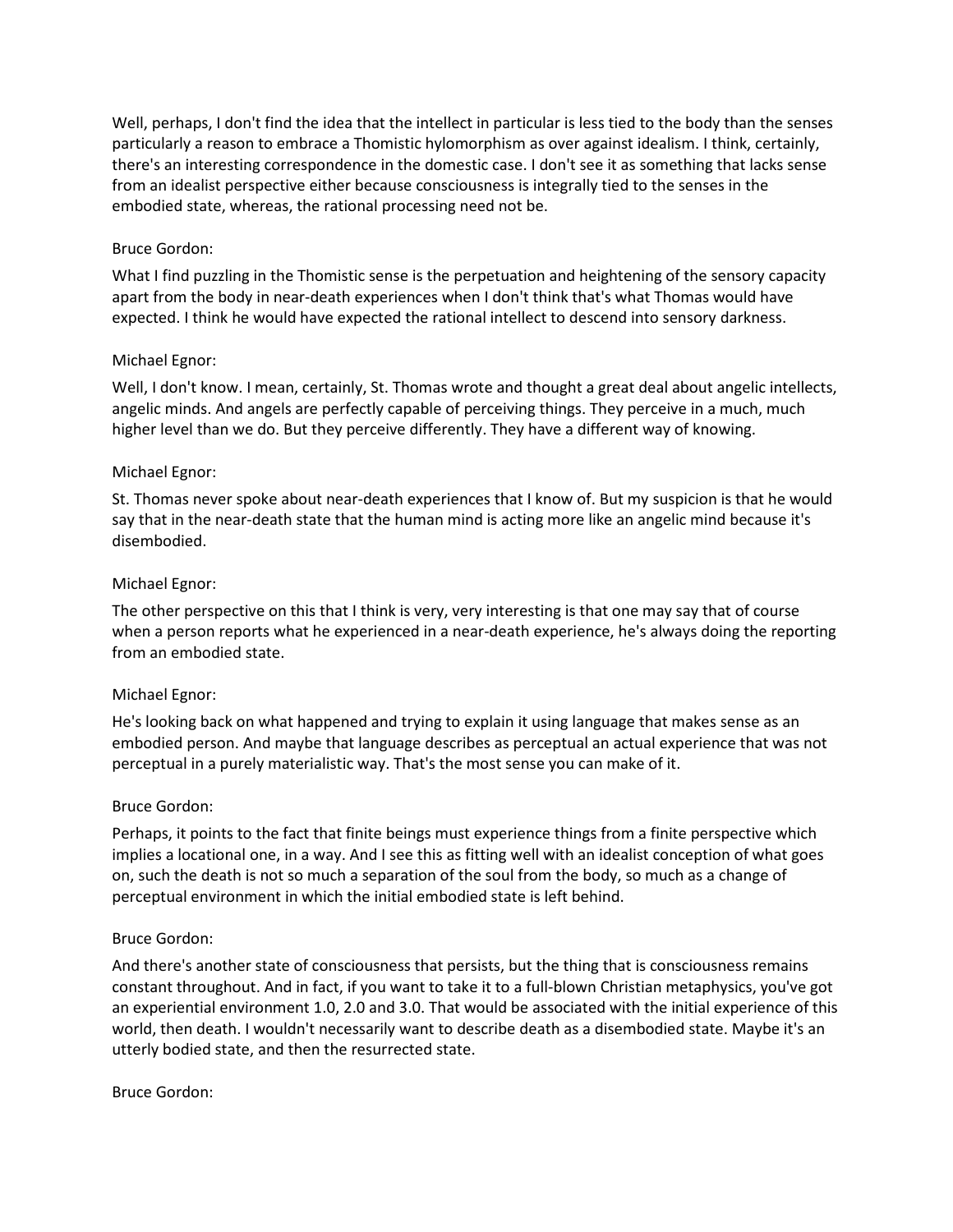So, anyway, I think there's a seamlessness of the metaphysics of the subject in idealism that's easy to understand. That is certainly very difficult if you're a physicalist. And if you're dualist, it involves other puzzling aspects that we haven't gotten into.

### Michael Egnor:

Another example that I think is really fascinating of the salience of the Thomistic view of psychology is the work of Roger Sperry. Sperry was a neuroscientist who studied split brain surgery patients. These are patients who had epilepsy and whose corpus callosum, which is the fiber bundle that connects the two hemispheres of the brain, were severed to control the epilepsy.

#### Michael Egnor:

And he studied these people in great detail and won the Nobel Prize for his work. And he found that there was a perceptual splitting that often occurred, where, for example, the right hemisphere would perceive the visual field on the left side of the visual field, and vice versa for the left hemisphere. And the right arm was controlled by the left hemisphere, right arm controlled by the right opposite hemisphere, and so on.

#### Michael Egnor:

There are all fascinating but very subtle perceptual changes that went on, and he didn't comment much on this. But if you look at his work, he didn't find there was any splitting of the intellect or of the will, which goes along again with Penfield's observation about no intellectual seizures.

#### Michael Egnor:

And from a domestic standpoint, Sperry's results are very understandable. The material brain was cut. So, you're going to have sensations and perceptions and things like that are also cut and can be divided. But you can't divide the intellect and will in the same way.

#### Bruce Gordon:

What about the memory?

#### Michael Egnor:

Sperry didn't look at memory. Penfield looked at memory. Penfield found that when he stimulated the brain, he could easily stimulate memories. He had thousands of memories that he stimulated.

#### Michael Egnor:

And curiously, although I think there is some debate about this within the Aristotelian-Thomistic world, memory is considered part of the sensitive soul, part of the material soul, not part of the intellectual, rational soul. So, the memory is very easily elicited. And seizures can involve memories.

#### Michael Egnor:

And people would argue that when you remember something abstract, you can say, "Well, I remember calculus." Doesn't that mean that calculus must be sensitive. And people would argue that remembering calculus is simply knowing it. It's not the same thing as memory like remembering your grandmother's face, remembering the smell of apple pie, something like that, which is a different thing.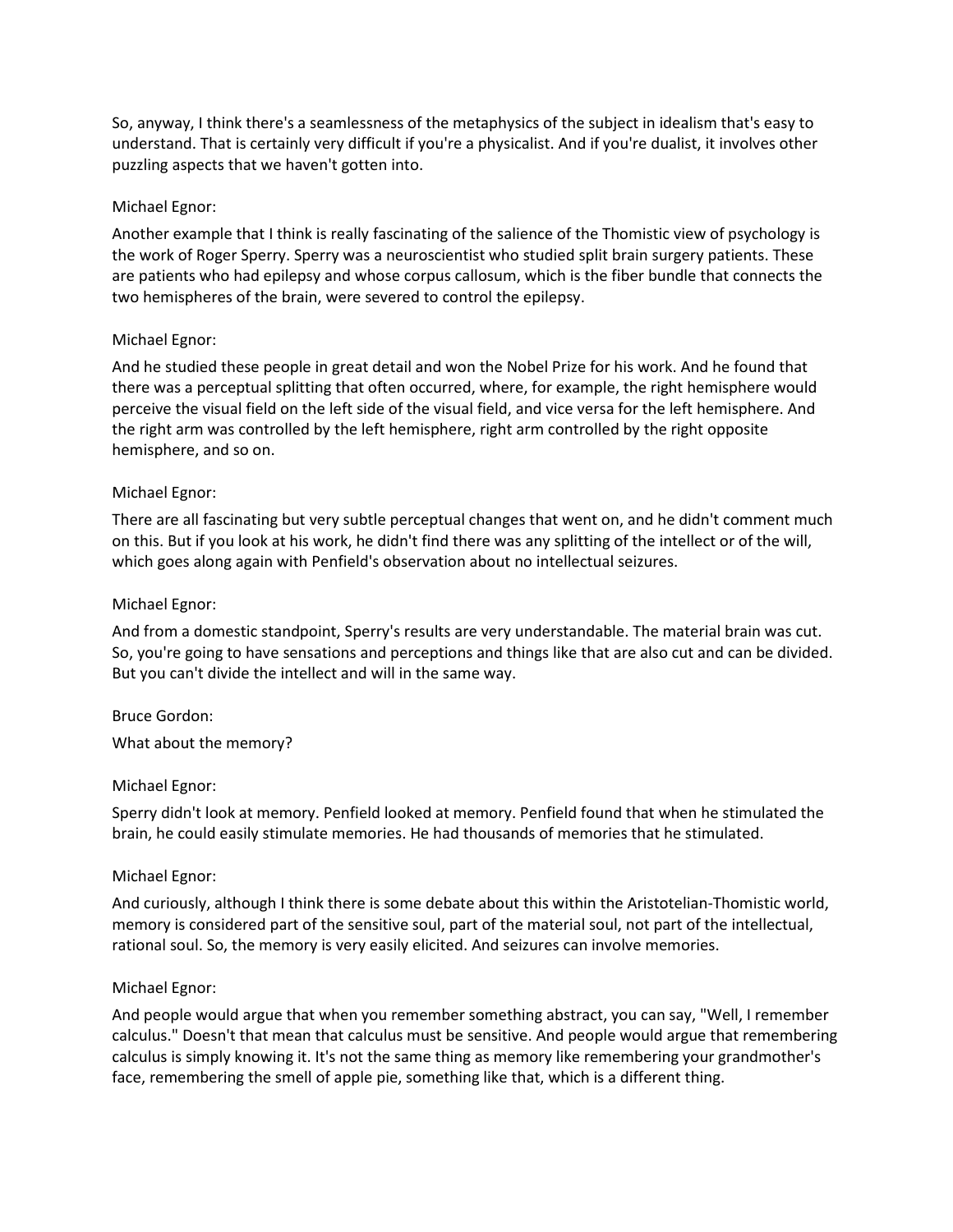Our identity and our sense of self is intimately bound up not just with rational memory or knowledge but with sensory memory as well.

#### Michael Egnor:

Sure, absolutely.

### Bruce Gordon:

And certainly, that is something that we would carry with us presumably through death in a near-death experience or a permanent death experience. And I'm just wondering in that respect, and I'm coming back to a theme that I mentioned earlier, Thomas would seem to think that animals do not ever survive death.

### Bruce Gordon:

Their sensate souls are so integrally bound up with their bodies, that the dissolution of the body means the end of them. And again, I don't see that necessarily as following, metaphysically speaking from-

### Michael Egnor:

The way I would understand it is that if one understands the soul as the substantial form of the body, the soul is essentially an organizational principle. And when the matter of the body is disorganized, then the organizational principles is gone.

### Michael Egnor:

Whereas, there are aspects of the human soul that are not linked to matter in the same way that are not organizational principles of matter. And the human soul thereby is capable of surviving the disorganization of the body.

### Michael Egnor:

I see it as a matter of organization, disorganization, that when you disorganize an animal, there's nothing left. Where, you disorganize a human, and you have the intellect and will, which were not part of the bodies organization to start with. So, they aren't lost when you disorganized the body.

### Bruce Gordon:

Well, I think that difference... would you say the human soul then in Thomistic perception is a rational, substantial, formal soul?

Michael Egnor:

Yes.

### Bruce Gordon:

Of course, this is getting back to, the form is the principle of the organization of the body, and the combination and forming the substance. Apart from human beings then, there has to be this rational substance that is part of humanity, but you see as not being part, in any respect or at least Thomas didn't, of lower animals.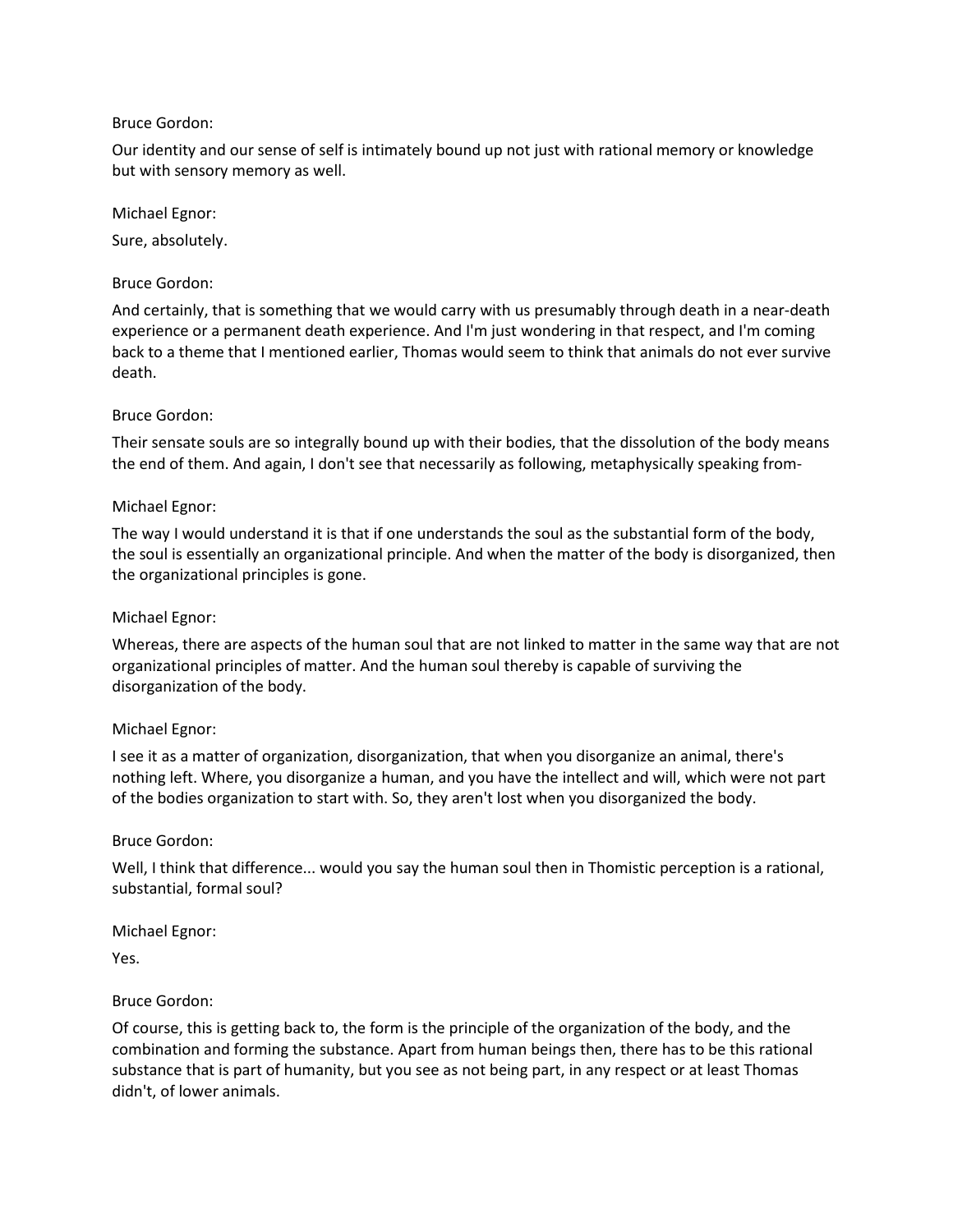### Michael Egnor:

Correct. I think a nice way that I think of is true to what Aristotle and St. Thomas felt was that animals cannot think of things that are not concrete, that animals can only think of things that are perceptions. But they can't think without perceptions.

### Michael Egnor:

Humans can think without perception. So, I can think of the square root of negative one as a concept, but there is no object in the world that is the square root of negative one.

### Michael Egnor:

A very good example is my dog loves his dog biscuits. It's all he thinks about. He wants more dog biscuits. He loves them, but he never thinks about nutrition because nutrition is abstract. And I think that was the big distinction that animals must have concrete objects to think about. Humans can think without concrete objects.

### Bruce Gordon:

And I would still say, the grounds for concluding that there is no substantial animal soul, while I understand the domestic reasoning and the constraints that are placed upon it, don't seem definitive to me. And of course, if one is not a hylomorphic dualist of a domestic variety but rather a substance dualist or an idealist, of course none of those conclusions follow.

### Michael Egnor:

True. I believe that St. Thomas believe it. Certainly, modern Thomas have said, I think St. Thomas himself believed it, that if God chose, he could recreate the animal soul. So, if you want to be with your distinct copy in heaven, you could if God is willing to do you a favor. There's no reason why the animal can't be recreated. However, the soul is lost at the disintegration of the body in the animal.

### Bruce Gordon:

You wind up with the same sorts of questions that physicalists who are Christians and see us as being reconstituted at the resurrection but not existing in between. You wind up the problems of gappy existence. In this case, for animals.

### Michael Egnor:

Sure. And I do agree with you. There's a paucity of rigor in this. It doesn't have the kind of rigor we'd like to see. But the Thomas view is that due to the rational abstract nature of the human soul, there is a power in the soul that tends to make it immortal in a way that an animal soul lacks.

### Bruce Gordon:

And I understand that's what's being said, yes.

### Michael Egnor:

So, anyway, for me, that's a lot of the appeal of Thomism is that I see it remarkably corresponding to neuroscience. It did take my breath away, the idea that St. Thomas presaged, what Penfield found and what life had found or what Sperry found, what the phrenologists ultimately found. All of that was said a thousand years ago.